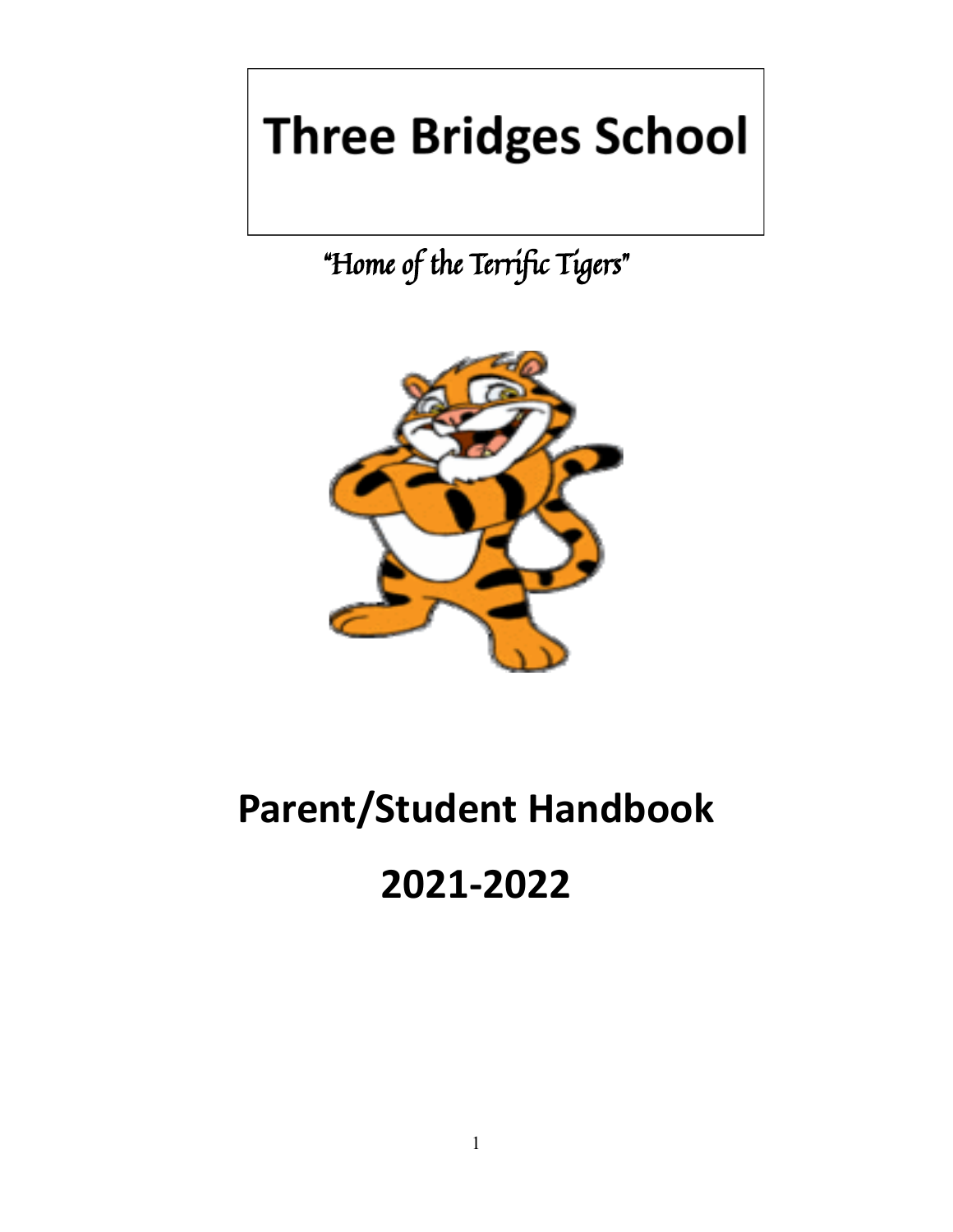#### ARRIVAL/DISMISSAL PROCEDURES

#### **Morning Arrival**

While we always encourage you to have your child ride the bus, if you chose to drive him/her to school, it is essential that you make sure that he or she does not arrive prior to 8:25 a.m., because staff will not be available to supervise. It is also important for his or her safety that you drop your child off at the front door, where a staff member will receive your child. Staff members will be in the front of the building, in the bus loop and in the hallways between 8:25 a.m. and 8:30 a.m., daily to assist with your child's safe arrival. If you arrive after 8:30 a.m. and a staff member is not on duty, please park your car in a parking space and bring your child into the front office for a late pass.

#### **Early Student Pick-Up**

It is always best if you can schedule doctor, dentist, or important appointments outside of school hours. However, if you find you need to pick up your child before the end of the school day, please send a note to the teacher indicating the pick-up time and reason. When you arrive at school to pick up your child, please go to the front office to sign-out your child. At that time, office personnel will notify the teacher, so that your child will come to the office to meet you.

#### **Afternoon Dismissal**

We dismiss our students at 3:20 p.m. on regular school days and at 1:00 p.m. on early dismissal days for students in grades  $K - 3$ . As teachers take attendance, they record where each child will go at the end of the school day. If there is a change in your child's regular dismissal pattern, you must notify the school in writing via a signed note as soon as possible, but no later than the morning of the day in question. If the change affects more than one child, we need a separate note for each. In the case of an emergency change, please call the office as soon as possible and we will inform the teacher. It is always important that your child knows where he or she is going at the end of the day. DO NOT e-mail the teacher. We may not get that message.

#### **Emergency Closings**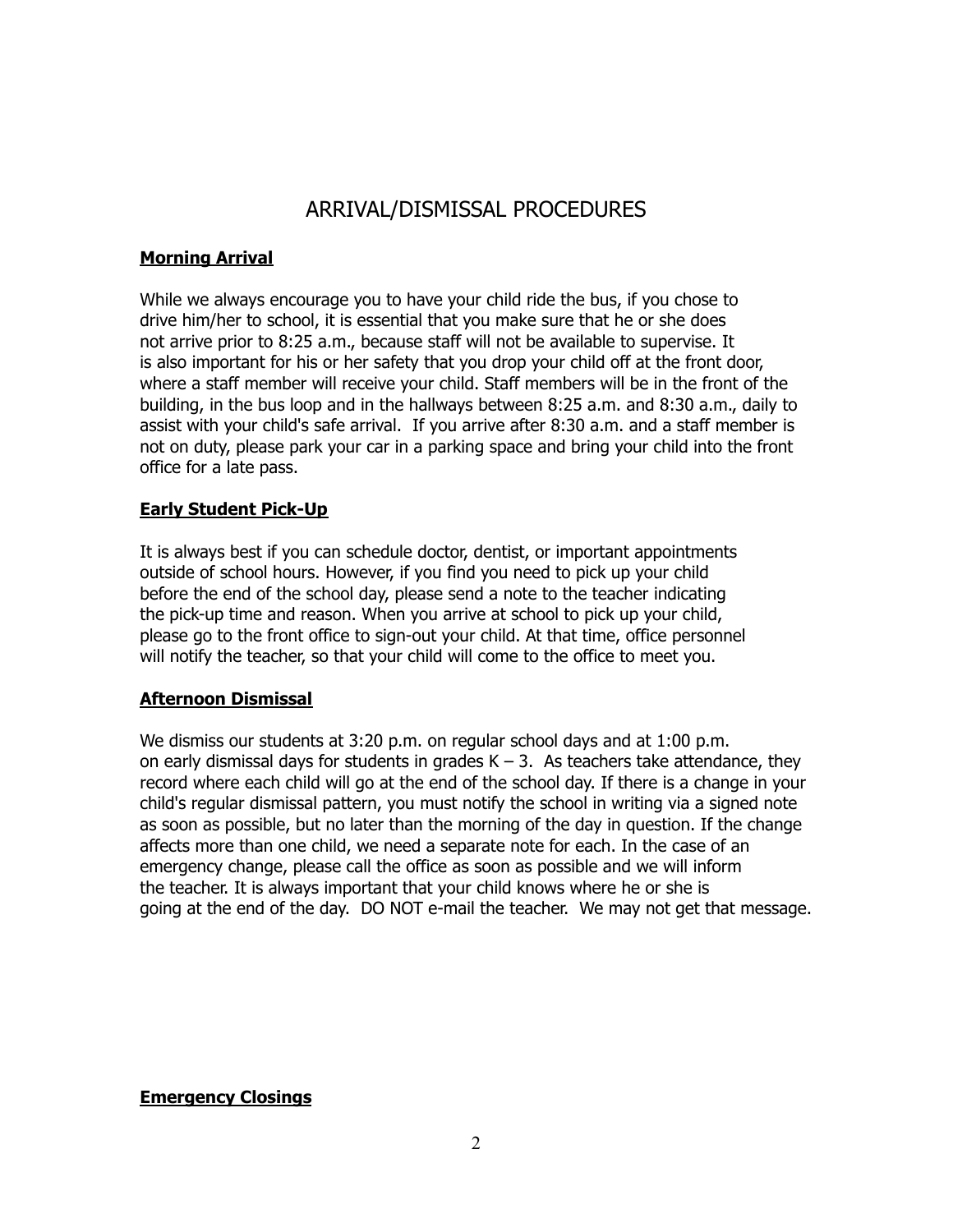Situations can occur that require schools to close unexpectedly. A weather emergency, lack of heat, electricity, or water, etc., might mean that all schools or a particular school cannot open. The decision to close school is made by the superintendent.

You may log onto the district website at www.readington.k12.nj.us, to check for changes to the opening of school. In addition, you will receive an automated call and/or text message informing you of the school closing.

#### **Daily Schedule**

The daily schedule is as follows:

**8:25 a.m. Doors Open 8:30 a.m. Classes Begin 3:20 p.m. Dismissal**

#### **Early Dismissal Schedule**

Each year, the district calendar indicates days when children are dismissed after four hours of instruction. Usually the days before Thanksgiving, winter break, spring break, the dates of parent/teacher conferences and curriculum development activities are early dismissal days. During conferences and on staff development days, teachers are in the district working with their colleagues or meeting with parents after students leave. On the days before major holidays, staff and students are dismissed early. Lunch is served on early dismissal days.

| Gr. K, $1,2,3$ | Starts 8:30 a.m.                 | Ends 1:00 p.m.  |
|----------------|----------------------------------|-----------------|
| PS-AM          | Starts 9:00 a.m.                 | Ends 11:00 a.m. |
| PS Ext. Day    | Starts 9:00 a.m.                 | Ends 1:00 p.m.  |
| PS-PM          | Starts 11:00 a.m  Ends 1:00 p.m. |                 |

Early Dismissal Times

#### **Emergency Delayed Opening**

When emergency situations affect the school or the district, it may be necessary to delay the start of the school day by ninety minutes. This most often occurs on winter days when road conditions are expected to improve within a short period of time. Announcements for delayed openings will be made via text, phone call and posted on the district website

The delayed opening schedule will be in effect and lunch will be served. Together with your child, please plan ahead for delayed openings and anticipate that they most often happen in the winter because buses cannot negotiate the roads safely.

Delayed Opening Times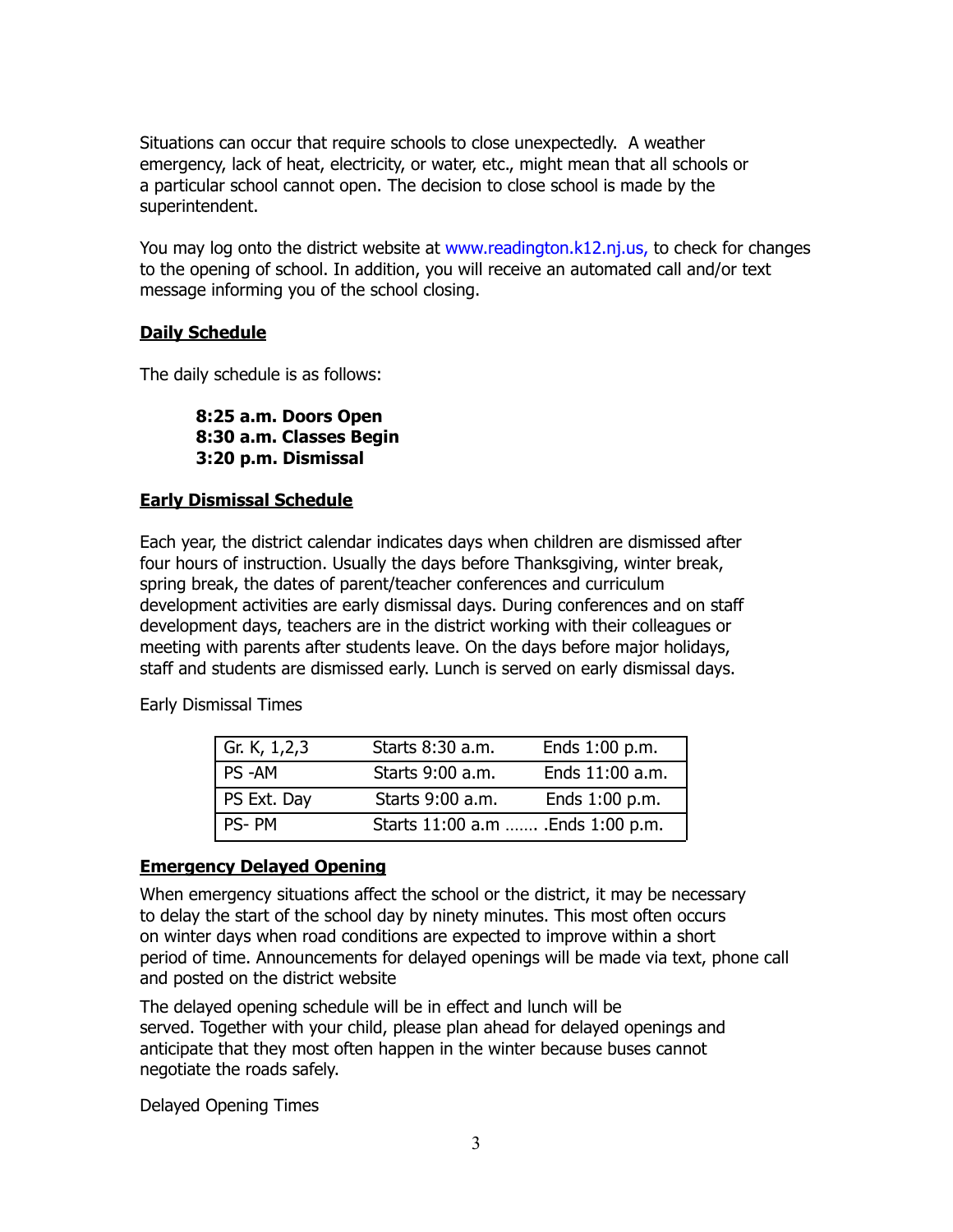| Grades $K$ , 1, 2, 3 | Starts 10:30 a.m. | Ends 3:20 p.m. |
|----------------------|-------------------|----------------|
| PS- Ext. Day         | Starts 10:45 a.m. | Ends 3:20 p.m. |
| <b>PS-AM</b>         | NO AM PROGRAM     |                |
| <b>PS-PM</b>         | Starts 12:50 p.m. | Ends 3:20 p.m. |

#### **Emergency Early Dismissal**

On rare occasions, it may be necessary to close school early because of inclement weather or another emergency. Usually, the decision is made by mid-morning to allow time to contact radio stations, and to post information on the website.

Parents should take particular care in designating individuals who are close to home to pick-up students in the event of an emergency early dismissal.

#### **ABSENCES AND ATTENDANCE**

#### **Attendance Requirements**

To ensure continuity and completion of instructional programs, it is important that all children attend school regularly. Regular attendance is important to academic and social success and mandated by law for children between the ages of six and sixteen. State law requires that children attend school 180 days each year.

#### **Attendance/Tardiness Committee**

The principal, the school nurse, the guidance counselor and other staff as needed make up the Three Bridges School Attendance/Tardiness Committee. This committee reviews student attendance and arrival patterns. You will be notified if we are concerned about your child's attendance/tardiness or if the number of absences approaches the limit established by our Board of Education. We will discuss the reasons for your child's absences/tardiness and determine an appropriate course of action. Children must attend 160 days or else retention may be recommended.

#### **Chronic/Lengthy Illness**

If your child has a chronic health issue that causes frequent absences, please call and discuss the situation with the school nurse. We are very sensitive to issues of this nature and will work with you to see that your child receives the best possible support and educational program we can offer.

#### **Family Vacations**

Days taken for family vacations are not considered excused absences. Therefore, it is best to schedule vacations when school is not in session. If your family does take vacation during the school year, advance schoolwork is difficult to provide. The "hands-on" and differentiated instruction that goes on in our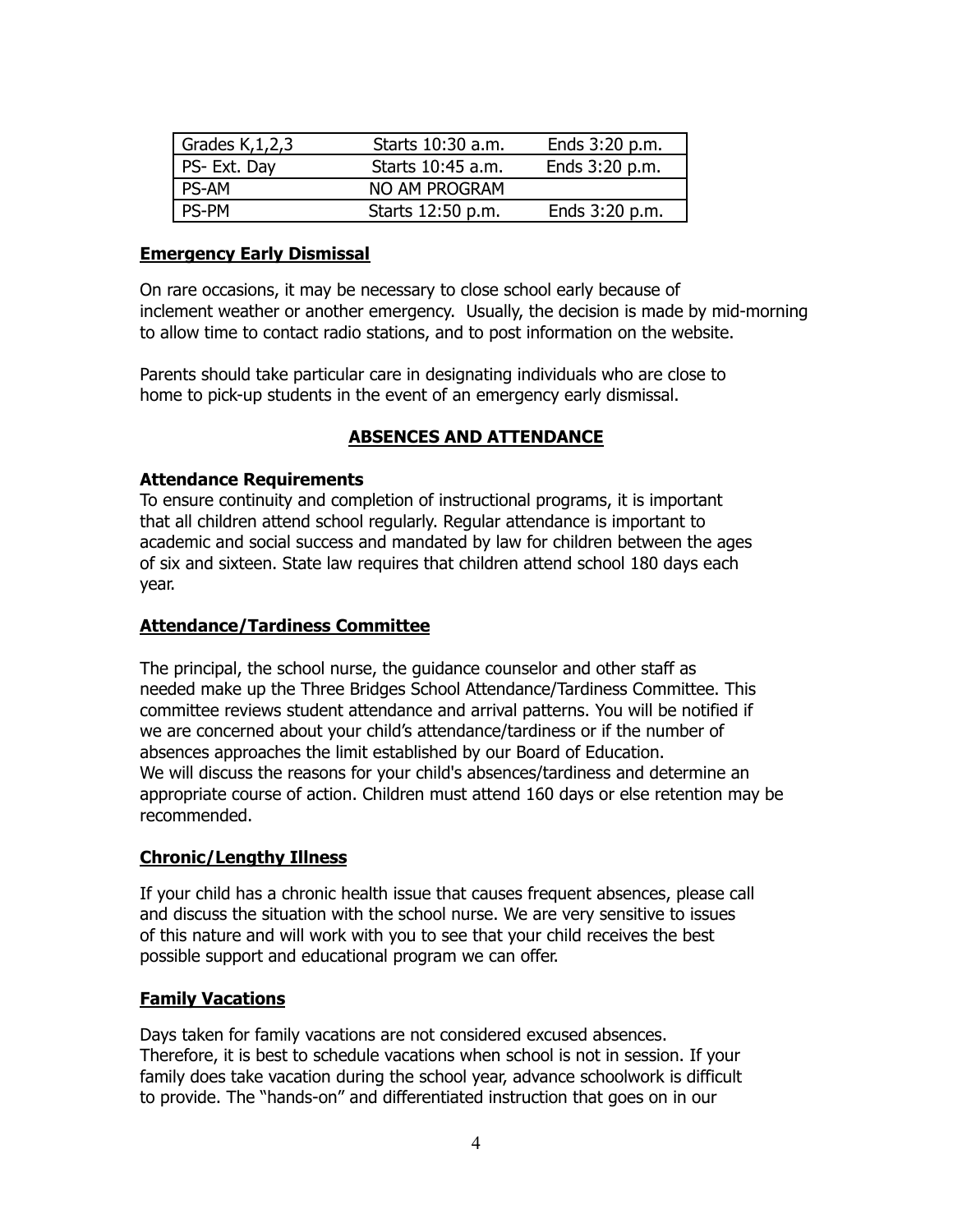classes daily do not always make it possible for teachers to provide all work in advance for students going on vacation. They may recommend reading material and suggest that children keep a written or picture journal of their trip.

#### **Make-up Work**

If you wish to have the teacher prepare homework for your child when out of school, you may request this when you report the absence. If your child will be absent for a day or two, he or she will most likely not need to have make-up work sent home and will be given time and assistance upon return to make up work. If you expect that your child will be out for an extended period of time, please make arrangements to speak with the teacher to discuss the possibility of sending assignments home. These assignments can be brought home by siblings or neighbors, or picked-up after 3:00 p.m. in the school office.

#### **Reporting Absences**

When you know that your child will be absent, please notify the school as soon as possible by calling the main number, 782-2141 ext.1, and leaving a message in the attendance mailbox. Please include your child's name, the teacher's name, the reason for the absence and his or her estimated date of return to school. As an additional safeguard, we ask that you call the school each day that your child is absent. We retrieve our attendance messages after 8:45 a.m. each day. If a child is absent and no call is on record, a member of the school staff will contact you to ensure that your child is safe.

#### **Returning to School**

After each absence, we require a note, addressed to the nurse, and signed by you when your child returns to school. A doctor's note is only necessary in the case of a lengthy illness or for a communicable disease. We are required to keep these notes for the year.

#### **Tardiness**

School begins promptly at 8:30 a.m. If your child arrives after that time, please accompany him or her to the office and sign the late register. The office staff will give the child a late pass and, in order to minimize the interruption, allow him or her to proceed quietly to class. Please understand that it is not safe to drop off your child at the front door alone and that it can be disruptive to walk him or her to the classroom.

#### **GENERAL INFORMATION**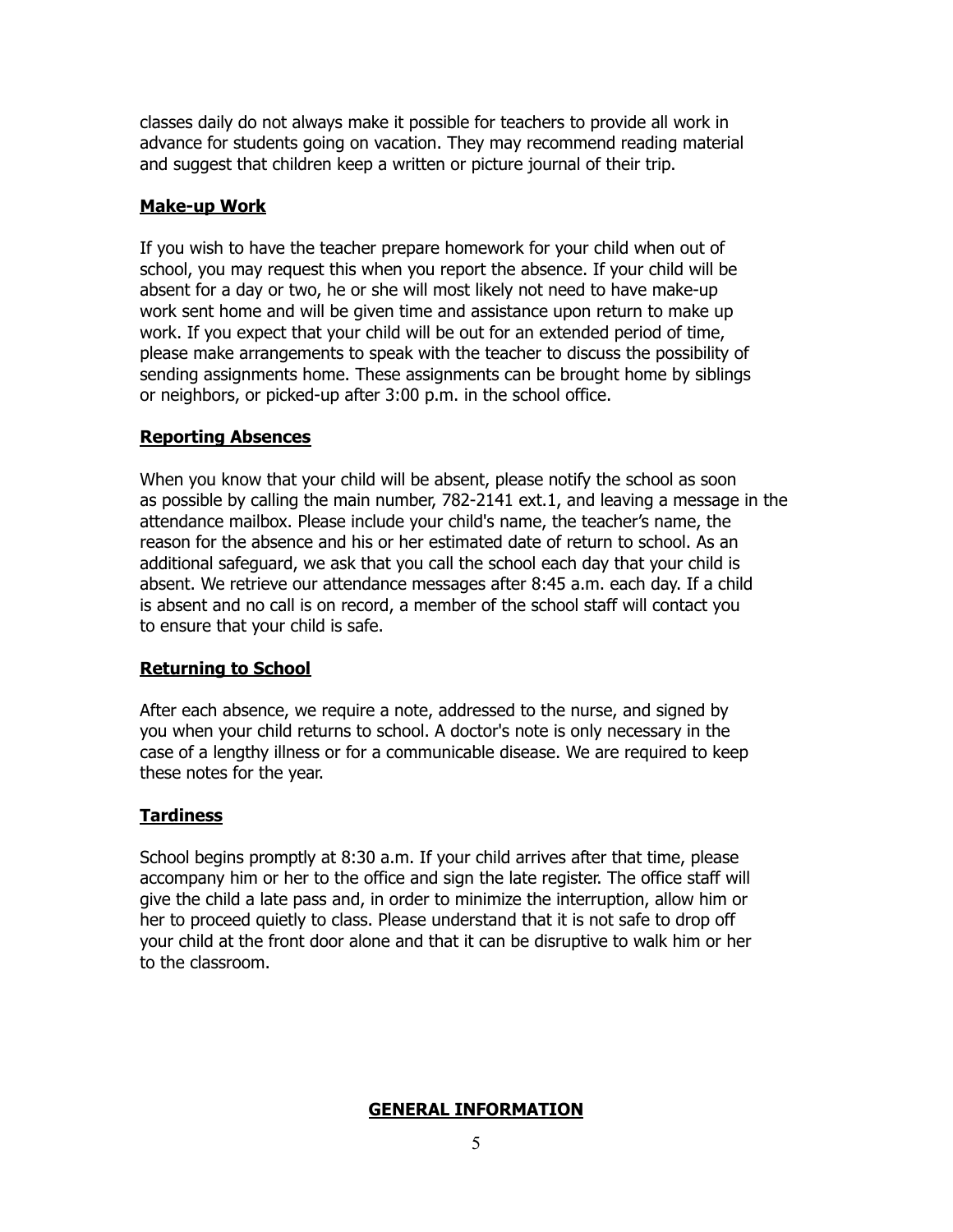#### **Animals in the Classroom**

Because of safety and medical issues, we cannot allow animals in the classroom without prior approval. Animals are not permitted to travel to or from school on the bus.

#### **Backpacks/Book Bags**

Children are expected to have a backpack in order to transport homework and other materials. The size of the backpack should be age-appropriate. For safety and storage purposes, the backpack may not have wheels.

#### **After School Child Care**

The Deer Path YMCA offers an after school care service. It is a private arrangement that is between the parent and the YMCA. Although the program uses the school building, it is not under the direction of school personnel. If you are interested in arranging this service you may contact the YMCA at 236-4184 for more information. If a change in bus transportation is necessary, discuss arrangements directly with the transportation office at 534-3835 and complete the necessary paperwork.

#### **Bicycles**

Students in grades K-3 are not permitted to ride their bicycles to school.

#### **Birthday Celebrations**

Birthdays are special times for children and their families. Many families include some or all of the child's classmates in the celebrations. Children's feelings can be easily hurt. Therefore, please do not send your child to school with birthday invitations to distribute unless there is one for every child in the class or, in the event of an all-girl or all-boy party, one for each of the boys or girls. If you prefer to send invitations just to a few children, the H.S.A. produces a directory of addresses and phone numbers that you can use for this purpose. The same guidelines will apply to "Thank You" notes.

#### **Class Trips**

During the year, our teachers plan class trips that are designed to enhance and enrich the content of the curriculum. Prior to a class trip, your child's teacher will send home trip details and costs accompanied by a permission slip for you to sign. We will not be able to take your child on the trip unless we receive your signed permission. In the event that a trip is canceled or postponed, the teacher will contact the class. If you do not want your child to go on a class trip, your child is still required to attend school that day. We will provide an alternate program in school for him or her on the day of the trip.

#### **Computers & Technology**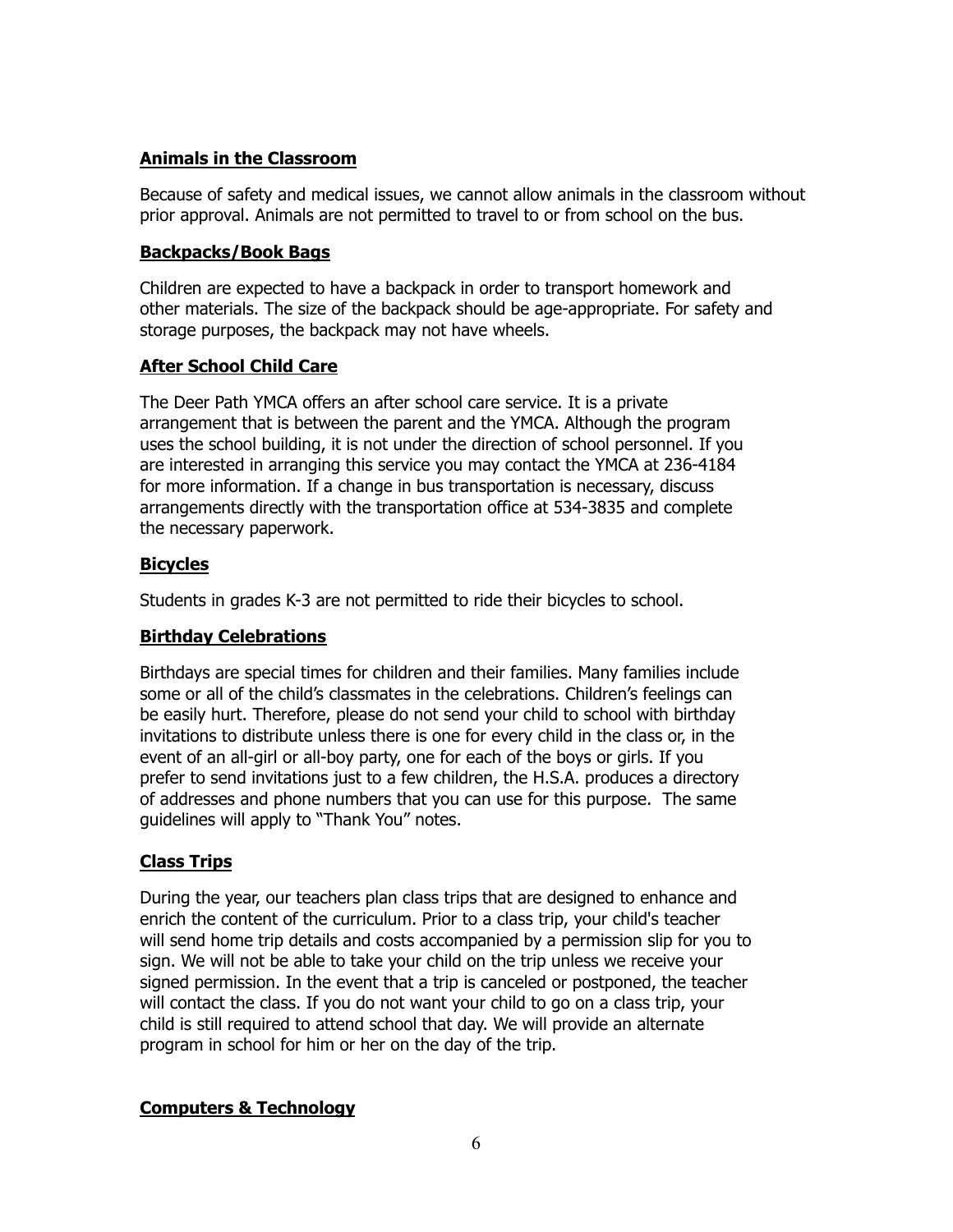Each classroom has several computer stations. In addition, students and teachers have access to a fully equipped computer lab and a set of MAC laptops on a cart. Each teacher also has access to the Internet in his/her classroom as well as software that supports math, reading, writing, and keyboard skills for instructional use with students. The library is also fully automated and each library computer has access to the Internet. The "Acceptable Use Policy" provides information on the rules governing the use of computers, the local area network, and Internet access. You will receive a copy of this policy, for your signature, early in September.

#### **Dangerous Articles/Violent Actions or Threats**

Recent events have brought home to all of us the seriousness of violent threats, actions, or possession of any dangerous article on school property, by even the youngest of children. We will act immediately and decisively if any of these conditions occur. School suspension or expulsion could be the consequence of dangerous and/or violent acts. Please be vigilant. Make sure your child does not have access to potentially dangerous items. Also, it is most important that you discuss with your child the seriousness of any action or threat of action that can be considered dangerous to himself, his peers or any member of our learning community. Students must refrain from writing about or illustrating pictures that depict violence.

#### **Discipline**

We consider discipline to be a teaching tool that can help students achieve self-discipline. In the early grades, most discipline issues are minor and are handled by the classroom teacher. If this occurs, the teacher or other member of the staff will offer your child a simple reminder and/or a brief time-out followed by a private discussion of the problem. If the need arises, the teacher may discuss these issues with you and ask for your suggestions for working with your child to help build self-discipline. If necessary, the teacher will consult with the principal and/or guidance counselor and implement a behavior management plan. Harassment, intimidation, and bullying reports will also be addressed and may lead to consequences. In the event that the behavior is very disruptive or involves fighting, injuring others, or damaging school property, the principal will be involved and you will be contacted. Disciplinary measures will follow. It is our hope that children receive the same message about behavior expectations from school and home. See pages 21, 22 & 23 for more details.

#### **Dressing for School**

School is an active and interesting place and children are rarely still for long periods of time. Please be sure your child dresses in clothing that is comfortable and that can be independently managed. Play clothes with sneakers are ideal and recommended because they are comfortable and allow the children to safely participate in all activities without restrictions. Children are required to wear sneakers in gym class. Children may not wear flip-flops to school at any time. When flip-flops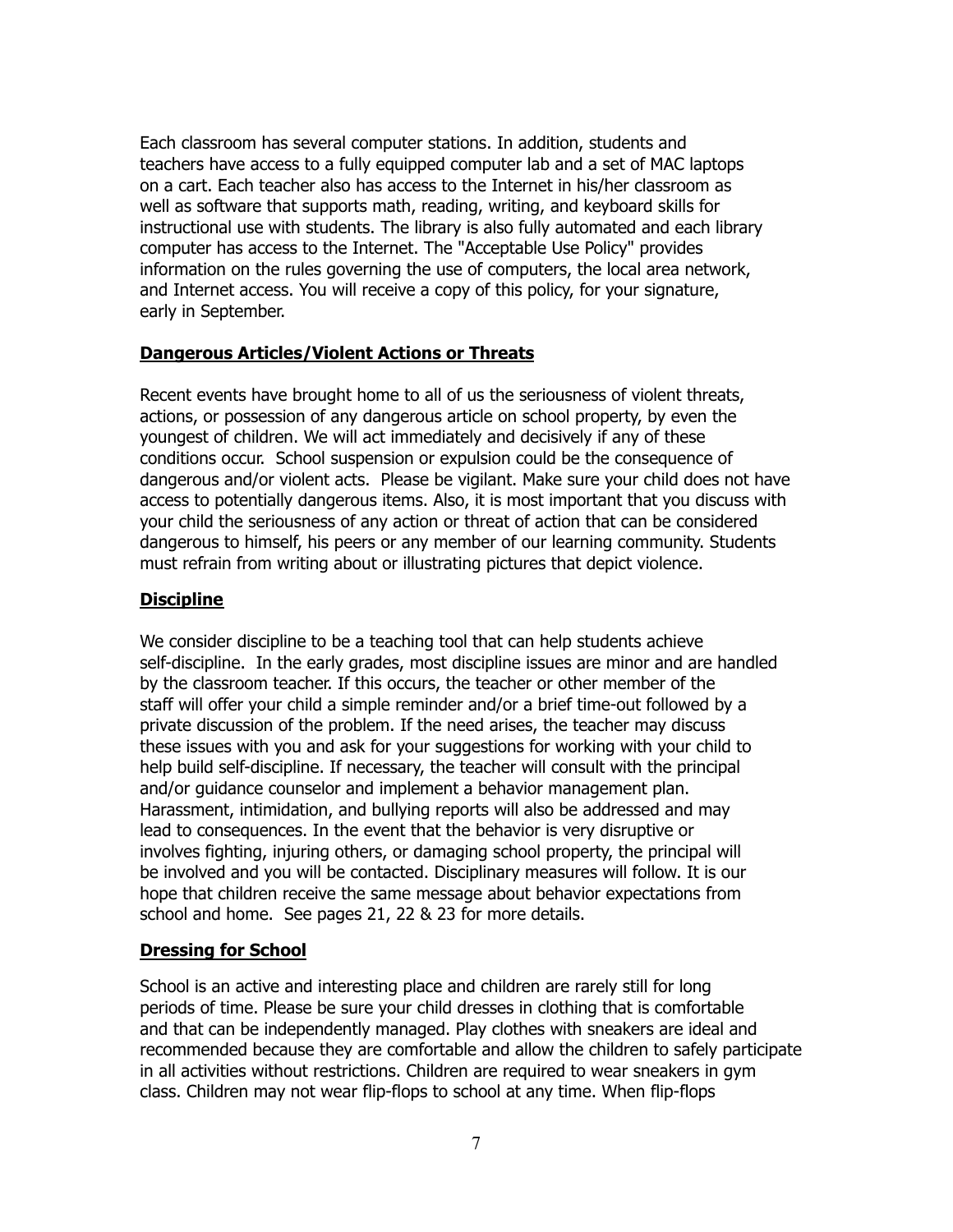are worn in crowded hallways and stairwells, children often, inadvertently, step on the back of the flip-flops of the child in front. Without the appropriate footwear, children will not be able to fully participate in recess and gym class, as they may be asked to sit out during activities for safety reasons. Children go outside for recess, weather permitting. At times, gym classes are also held outdoors. Please be sure that your children are dressed appropriately for the weather each day so that your child may enjoy his or her time outside. Students wear hats only outdoors, unless religious or medical reasons would necessitate the wearing of them indoors. Other special exceptions may include occasional school-wide spirit days such as team sport days or crazy hat days. For art class, we ask you to provide a smock or an old shirt that will be kept in the classroom for the duration of the school year.

#### **Early Intervention**

In order to support the development of strong early literacy skills, we offer the services in reading for grades K, 1, 2 & 3. Our intervention teachers are skilled professionals adept at assisting children when they are experiencing difficulty acquiring early literacy skills. They work closely with the classroom teachers and assist children, as needed. Students who score substantially below expectations on district developed assessment instruments or standardized tests may be recommended for these programs by their teacher. Math intervention typically occurs as a skill based session in the general education classroom.

#### **English as a Second Language (ESL)**

The district provides the services of a teacher who specializes in instructing children for whom English is a second language. The ESL teacher works with eligible children, one at a time, or in a small group. Eligibility for the program is determined by the ESL teacher following an assessment of the child's English language skills and services are provided with permission of the parents.

#### **Fire Drills**

We conduct fire drills each month. During each fire drill, students silently evacuate the building in a quick and orderly manner. Our goal is to make our children comfortable with this process and trained to act appropriately in case an emergency would necessitate the evacuation of the building. These drills occur every month, even in the winter. Coats are typically not worn. Keep this in mind when dressing your child. Shorts and t-shirts are not good choices in the winter months.

#### **Guardianship of Students**

If you are separated, divorced or a single parent, it is important that you provide us with a copy of up-to-date custody papers. This will ensure that we have the correct information needed to release a child to the proper adult. In cases of foster care, and/or other guardianship situations, the legal guardian(s) of the child may need to confer with the school staff concerning custody issues. In cases where conflicts may exist, please notify the office and meet with the principal to share, in confidence, the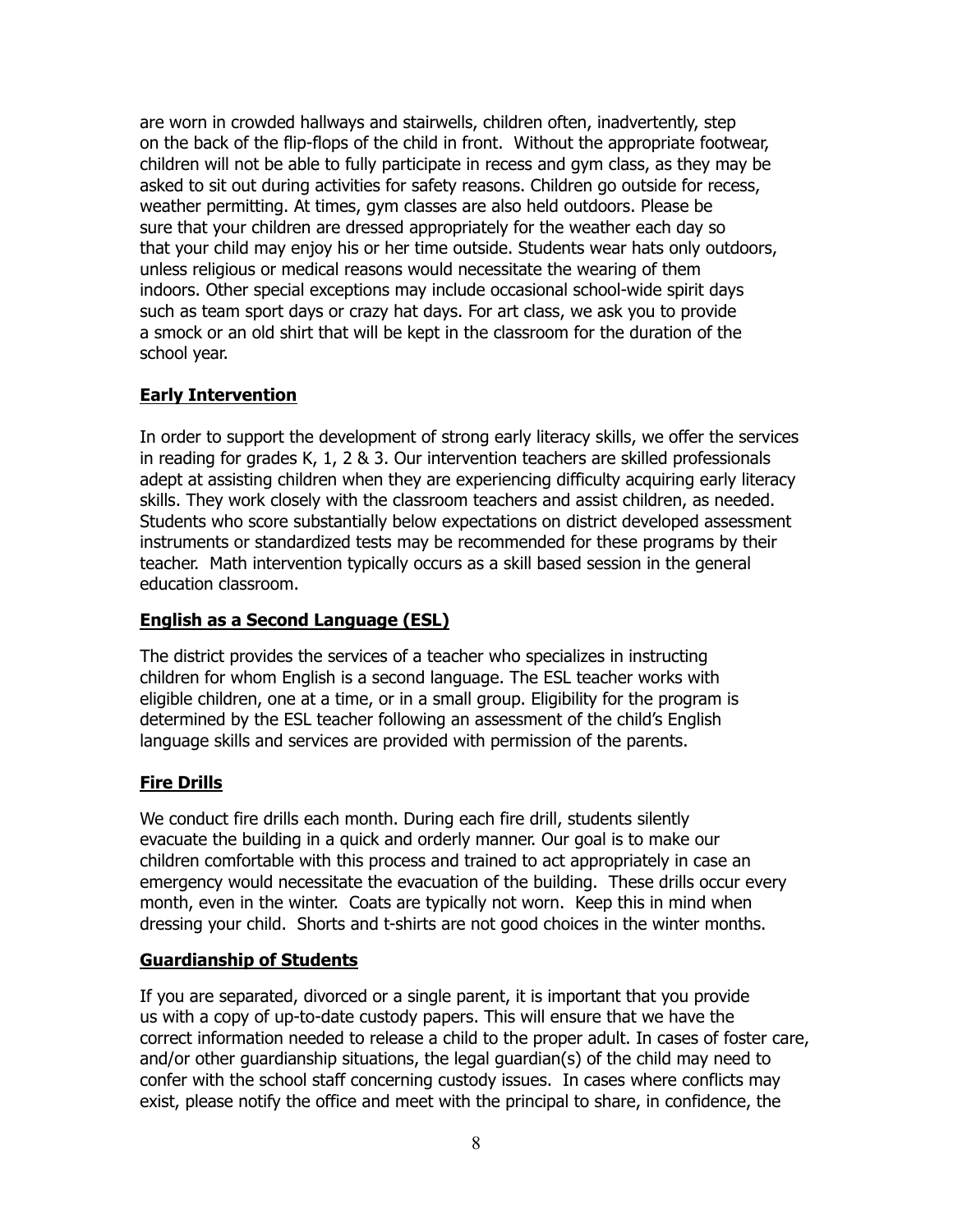original custody documents and discuss the issues related to custody and the school's responsibility to the custodial and non-custodial parents. The principal will share the information, in confidence, with appropriate members of the school staff. It is important that everyone responsible for the child have a clear understanding about who may or may not come to school to request release of the child.

#### **Guidance**

A guidance counselor with expertise in working with young children is available to assist teachers and parents when children need special support. The counselor can provide individual counseling or small group activities if your child is experiencing school or family difficulties. The counselor also provides whole class lessons on such topics as bullying and making friends. Ongoing individual and small group services from the counselor will not begin without verbal consent from parents. The guidance counselor also works closely with the teachers throughout the year.

#### **Intervention and Related Services (I&RS)**

The I&RS Committee is made up of the guidance counselor, learning consultant, early intervention specialist, special education teacher, and several trained staff members. Parents may also participate in the meeting regarding their child. This team meets each month to assist teachers with students who are having academic, social, or emotional difficulties. If a teacher wishes to ask for the help of the committee, he or she may do so through the guidance counselor. The committee reviews the information presented by the teacher and makes recommendations to help the teacher meet the child's needs. This is a regular education service.

#### **Lockdown**

For safety purposes, we practice active shooter drills throughout the year. These drills are designed to restrict the movement of people within the building in the event of an intruder, a natural disaster, or another unforeseen event that would prohibit people from exiting the building freely. Each year, we will explain this process to the children prior to implementing these drills. Our goal is to make our children comfortable with this procedure and train them to react appropriately in the case of an emergency that would necessitate activating this procedure.

#### **Lockout**

A lockout takes place when there is a remote or potential external threat to occupants of the school. The following takes place:

- The school remains locked and no one is allowed into the building.
- Classes proceed as normal.
- Staff and children remain inside the building.

#### **Lost and Found**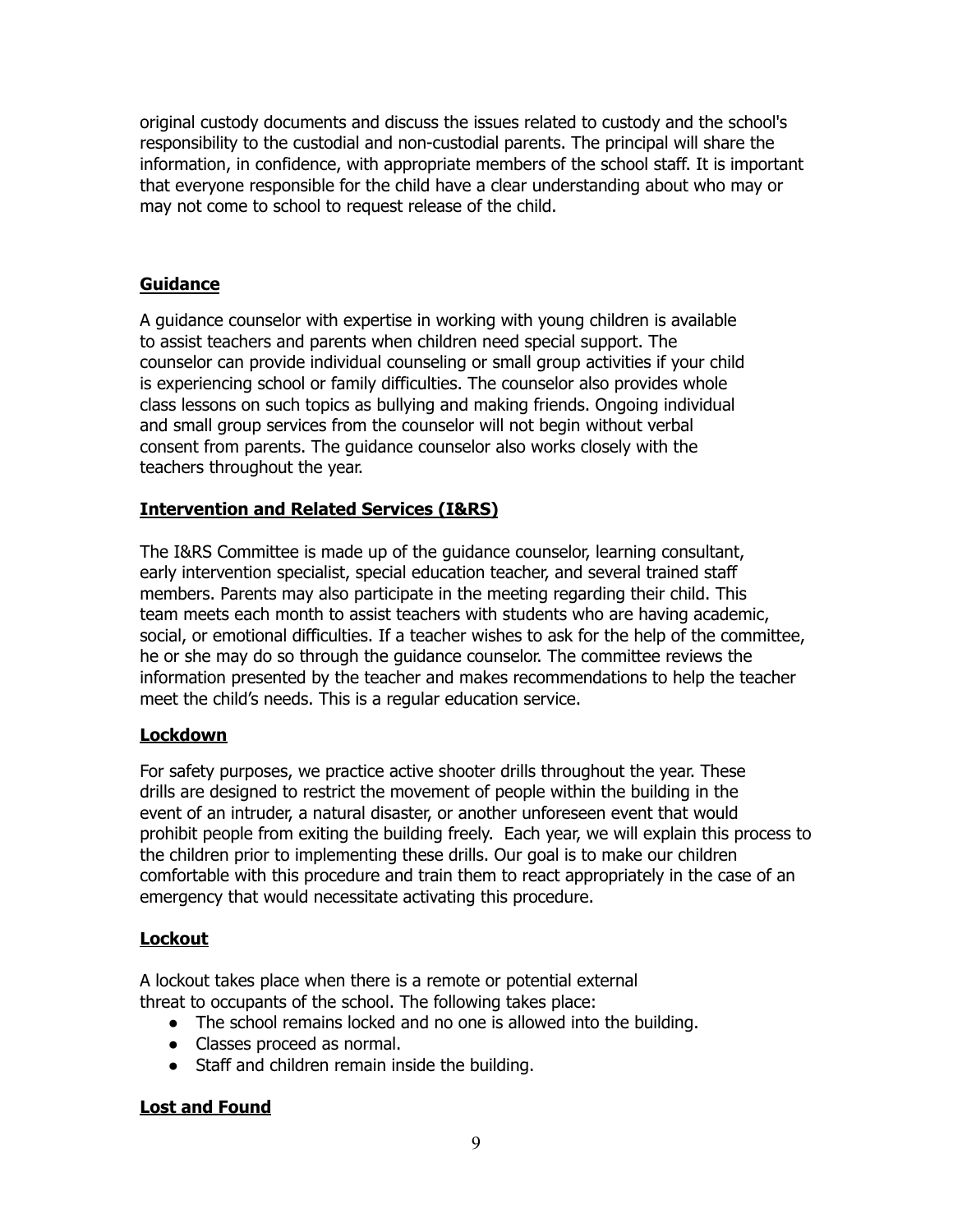All lost and found items are placed in a lost and found area in the Cafetorium. Please check there for missing items. Also, remember to mark your child's clothing and personal belongings with his or her name.

#### **Money**

When it is necessary to send money to school, please place it in a sealed envelope or zip-lock bag that is clearly labeled with your child's name, the teacher's name, and the purpose for the money. Be sure your child does not come to school with more money than he or she needs. Send exact change whenever possible.

#### **Parking**

The parking lot in the rear of the building is primarily used for staff. Parking is available for visitors in the front of the building. Visitors may not park along the curb in the front of the building. Please park in a designated spot.

#### **Personal Property**

Any items brought to school are the sole responsibility of the child to use appropriately and with teacher permission. If a child does not heed teacher rules, items may be taken by the teacher and returned to parents. The school is not responsible for lost or stolen personal items.

#### **Recess**

Recess is scheduled daily, weather permitting, in Grades K-3. Children go outside together and are supervised by the classroom teachers. Please dress children appropriately for the weather.

#### **Registration**

Children entering kindergarten must be five years of age on or before October 1 of the year for which they are registering. First grade students must be six years of age by the same date of their first grade year. Kindergarten registration is usually held in early spring. Information about the dates is available from the school office, as well as posted on the website.

In order to register a child for any grade, you will have to complete a registration form at the Board of Education office at 52 Readington Road, Whitehouse Station and bring the following original documents: birth certificate, proof of residency (deed, lease, or contract of sale), and immunization records signed by a physician. The secretary will make copies of the birth certificate and the proof of residency. Immunizations must be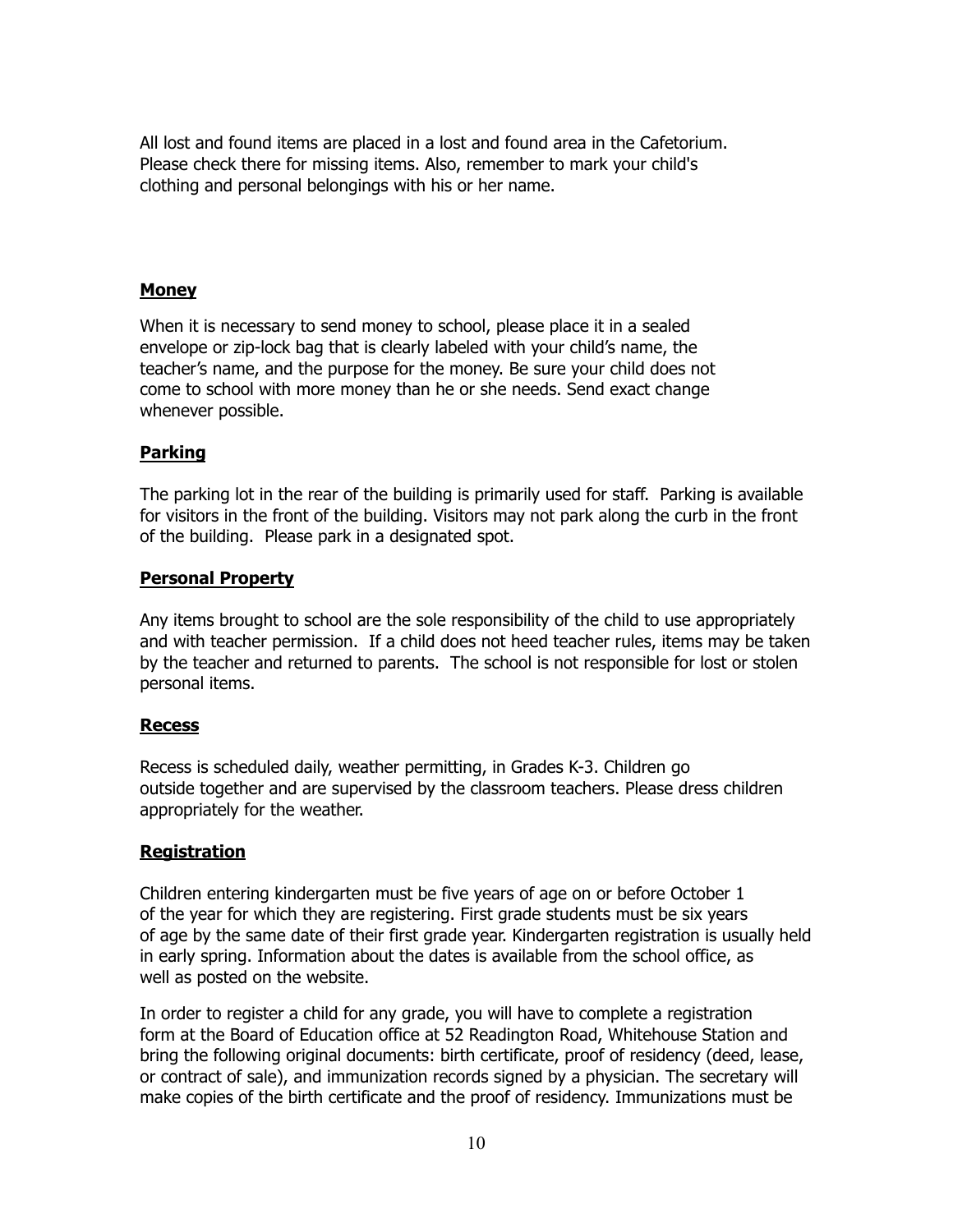up-to-date, signed by the physician, and be on file 10 days from the first day of attendance. For students transferring during the year, the sending school will provide up-to-date copies of health and academic records. At registration, parents complete a transfer request for records, which the office staff mails to the prior school.

#### **School Property and Books**

In the primary grades, many of the materials are "hands-on" and are kept at school. Your child may take home library books, math games, and reading materials belonging to the school so that he or she can share them with you. Please help your child to carefully keep track of all such items. He or she is responsible to return all school-owned items in good condition, or you will be asked to replace them. In addition, in the event that your child defaces any school property, you will be expected to repair or replace that property.

#### **Snacks**

Your child should bring a snack to school each day. These snacks should be nutritious, easy for your child to manage and something that your child enjoys eating. Please do not include items such as candy, soda, or anything in a glass container. Individual classroom teachers will notify parents of the exact time for snack in their classroom. You will receive special notification if your child is scheduled in a class that is "nut-free", etc. due to severe allergies.

#### **Special Education Services**

A Child Study Team, whose members include a school psychologist, a learning disabilities teacher consultant, and a social worker, is available to evaluate students and determine eligibility for special education services. Parents of special education students transferring from another district must inform the school and contact the Child Study Team as part of the enrollment process. The team members are professionals with special training in the evaluation of a child's learning potential and current academic achievements. Child Study Team evaluations are completed in accordance with state and federal legislation and cannot begin without a parent's signed consent.

The district has a variety of programs to assist youngsters who require special intervention: preschool handicapped classes, special education classes, resource centers, occupational therapy, physical therapy, and speech & language therapy. With parental permission, children are placed in these programs and their progress is carefully monitored.

When a child is evaluated by the team, an evaluation plan is created in consultation with the child's parents. Members of the team observe the child in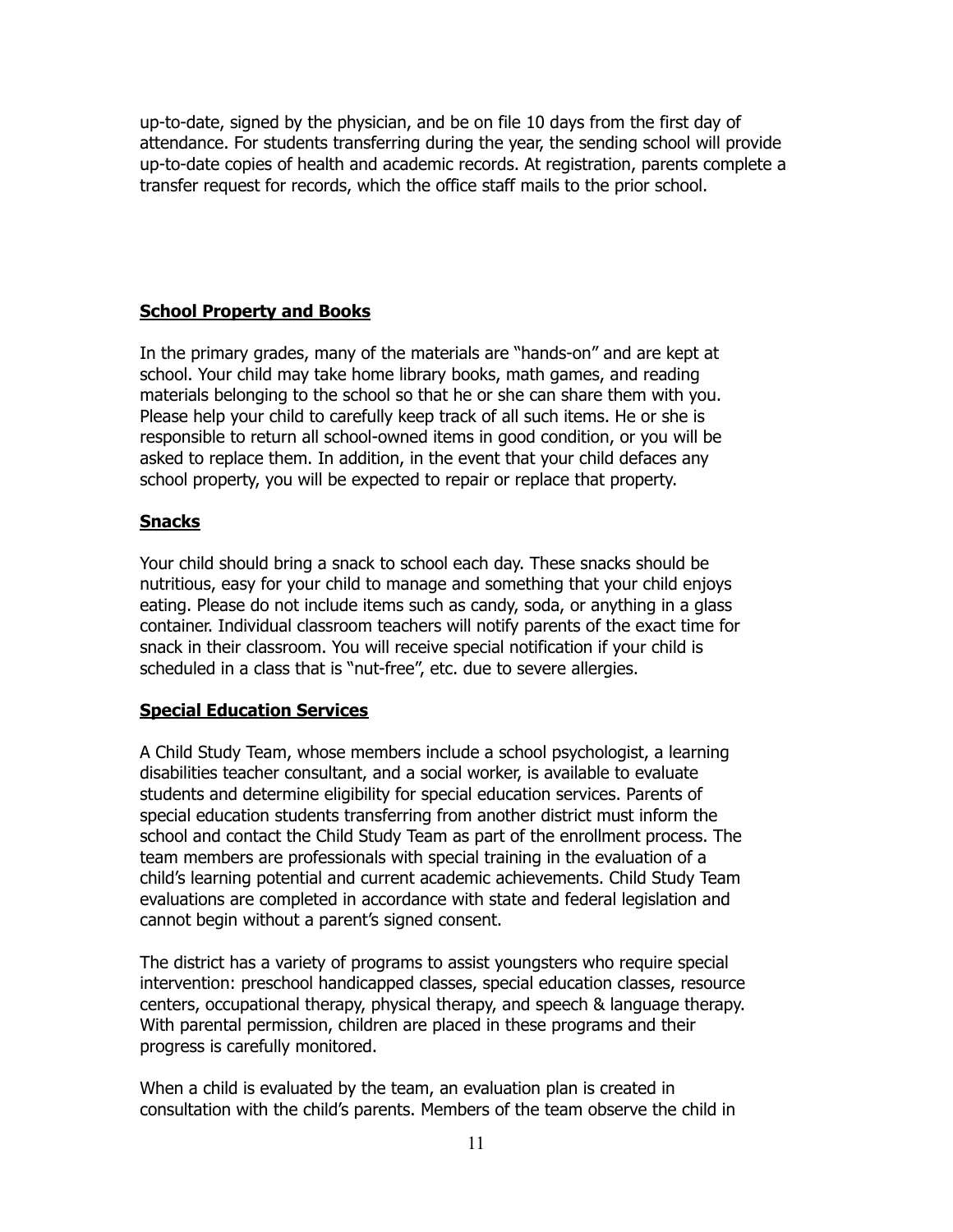the classroom and assess the child, one-on-one, in a private testing environment. They also interview the parents as part of the evaluation. Testing by other health and/or educational professionals may also be recommended and included in the child's evaluation plan. Once testing is completed, parents meet with the team to review its findings and, if the child is eligible for services, the team and the parents discuss and create the child's Individualized Educational Plan (IEP). With the parents' consent, the child then receives services as outlined in the IEP. The team meets with the parents each year to review the child's progress and make recommendations for the following year.

#### **Speech and Language Therapy**

Speech and language therapists provide assistance to children requiring speech and/or language therapy. If a child needs the services of a speech and language therapist, the parents must provide permission, and an Individualized Educational Plan (IEP) will be developed for the child. The IEP will be implemented only after the therapist has received the parent's signed permission.

#### **Substitute Staff Members**

The district provides certified substitutes for staff members who are not able to be in school during the regular school day. If no certified teacher is available on that day, the class may be assigned to an instructional aide who is certified either as a teacher or as a substitute teacher. If there is no substitute nurse available, we make arrangements for medications to be administered by another district nurse or by the child's parent. In that case, a staff member will notify you immediately if your child is ill or if there is some question affecting his or her health.

#### **Telephone Use**

Your child may use the classroom or office telephones only under the supervision and direction of an adult. Teachers may ask children to contact you if they have forgotten their lunch, lunch money, or homework. Your child may also contact you if there are changes in after-school activities. If you need to contact your child in the case of a family emergency please call the office at 782-2141 and speak with the office personnel.

#### **Transfers**

Please notify the office staff in writing regarding a child's pending transfer out of school. This will allow us to update school records and plan a suitable farewell for your child. Before your child leaves the school, he or she will be expected to return library books and other property belonging to the school. You will be required to complete a transfer card indicating the name and address of the new school your child will be attending. Once you have registered your child in the receiving school, they will request official records. These records will be mailed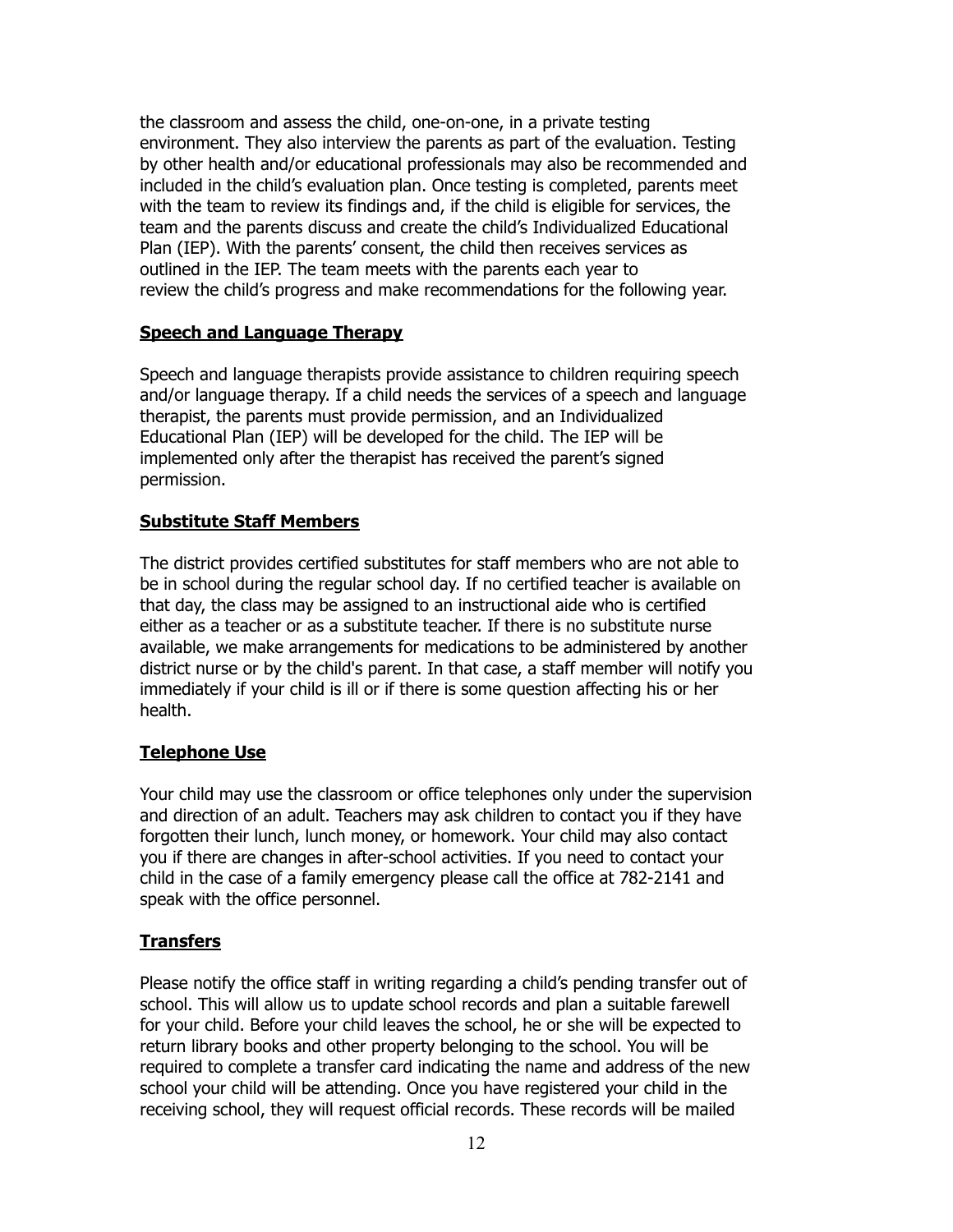from Three Bridges School directly to the new school.

#### **Transportation**

The director of transportation schedules buses based on home addresses. In order to arrange for pick-up and drop-off at a sitter's house you will have to contact the transportation office directly at (908) 534-3835. These arrangements have to be made each year. If an emergency situation requires an unanticipated change in babysitting arrangements, contact the transportation office directly to arrange the necessary change. We are not able to make bus or bus stop changes in order to accommodate play dates. You and your child will be notified of the bus route, the bus stop, the time of pick-up and the time of drop-off shortly before school begins.

Your child may not board the bus at any other place than their assigned stop. Once boarded, he or she should be seated and belted until the bus arrives at its destination. In accordance with P.L. 1992 c.92, mandatory use of seat belts on school buses became effective in September 1994.

During the ride, children may engage in quiet conversation. They may not change seats, put their feet in the aisles, eat or disrupt the bus ride in any way. Please bring concerns about the behavior of children on the bus to the principal's attention immediately. We make every effort to work with children who exhibit disruptive bus behaviors. However, considering the safety implications of such behaviors, children who disrupt the ride or engage in dangerous behavior repeatedly may be denied transportation on the bus for a specified amount of time or be disciplined, as determined by the principal. The school staff periodically reviews bus safety with the children and we would like you to do the same. Please note that most bus trips to and from school are video and audio recorded. These tapes are reviewed when there are serious behavioral issues.

#### **Visitors**

We all agree that our schools must be safe places in which our children can feel free to learn. As one measure to ensure that Three Bridges School is safe for all of our children, parents and other visitors are expected to enter through the front door after being "beeped-in" and proceed immediately to the main office. We require that you sign-in and obtain a visitor's badge each time that you visit. At the end of your visit please stop in the office, sign-out and return your badge.

Staff members are required to stop and question any adult, other than a district staff member, who is in the building without the proper badge. Our external doors are kept locked during the school day. The office staff monitors the front entrance through a security camera and visitors are admitted in response to the door buzzer. Please place any item you are dropping off for your child in the gray bin at the main entrance. Labeling the item with your child's name will be very helpful.

#### **Website**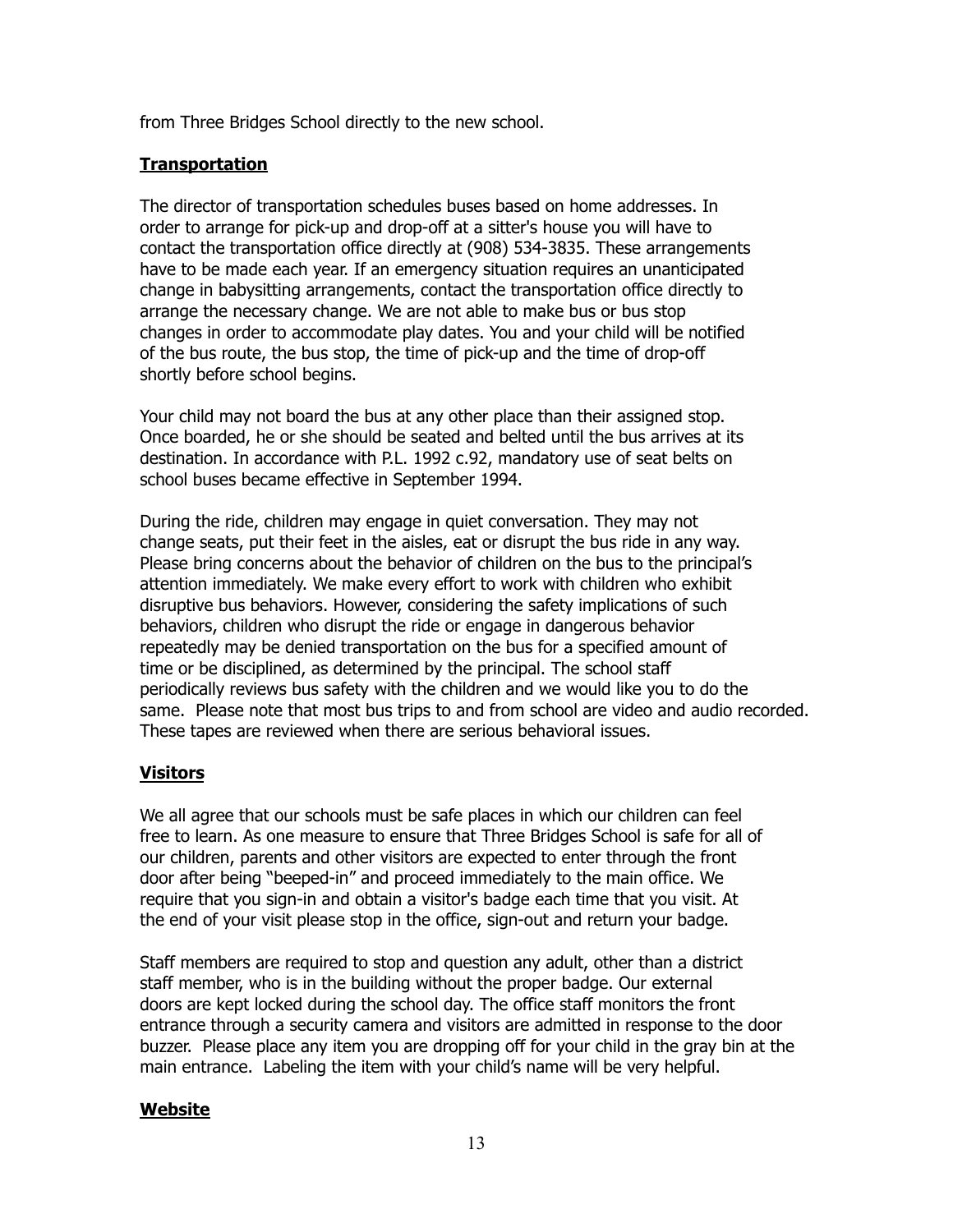Parents may visit the district website at www.readington.k12.nj.us to obtain information about the district's four schools and central office happenings. The Three Bridges section of the website is updated regularly during the school year and provides an overview of the curriculum, programs, staff information and student happenings.

#### **World Languages Program**

Our Spanish language program is taught by an elementary world language teacher. The Spanish language and culture are shared with our students. The program is designed as an overview to develop awareness and interest in world languages and Spanish-speaking cultures outside of the United States.

#### **HEALTH SERVICES**

#### **Allergies**

If your child has any allergies or takes any medications, it is important to share this information with the school nurse. The nurse puts the teachers on alert about the allergic condition so that proper steps are taken to ensure your child's well-being. The parent should update this information annually or as changes occur.

#### **Communicable Diseases**

If your child has a communicable disease such as chicken pox, strep throat, etc. he or she may not remain in school. Once medical steps have been taken and your child is ready to return to school, he or she may do so immediately. It is important, however, to remain in contact with the school nurse about your child's health.

#### **Emergency Information**

Early in the school year, please review your contact information in our student information system (Genesis). We will need you to carefully review it in order to confirm its accuracy. Please make any necessary changes as soon as possible. The information will be made available to school personnel and must be up-to-date. It will also be used as parental permission for emergency medical treatment at the Hunterdon Medical Center or another hospital, if needed. If moving with the district, changing jobs, etc., parents must notify the school of these changes before they occur. Failure to do so would place your child at risk, should an emergency occur during the school day.

#### **Health Services**

In order to provide an environment where all children are safe and are not unnecessarily exposed to communicable diseases, each school in the district has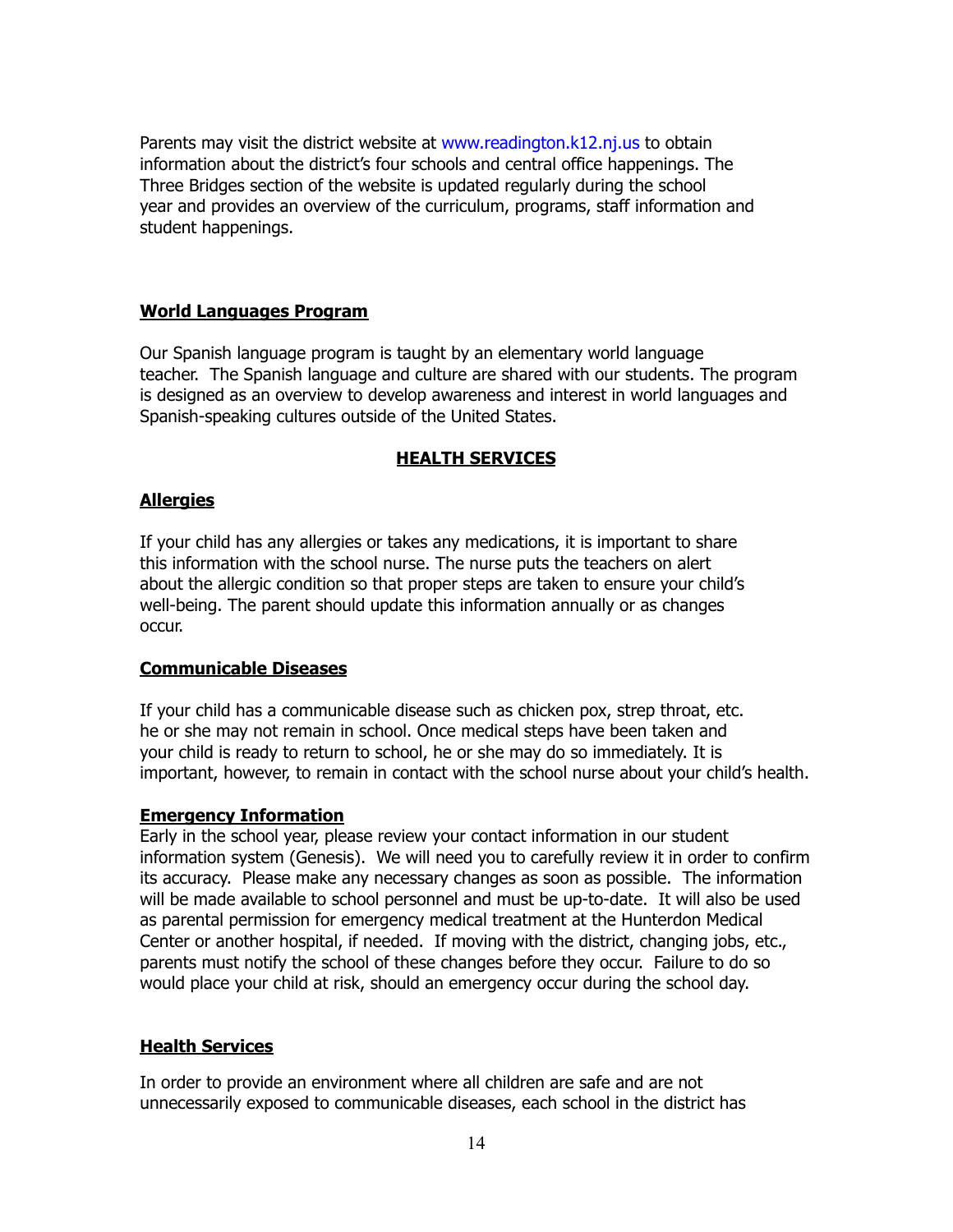a full-time certified school nurse. The school nurse is a licensed, registered nurse whose responsibilities include maintaining student health records and providing emergency assistance when children are ill or injured. Teachers send children to the nurse when they appear ill or complain of stomach aches, headaches, etc. Children who are injured in the classroom, on the playground, or during physical education instruction are immediately referred to the nurse. Each visit is recorded in the nurse's log and the teacher and the nurse complete a referral form. A copy of this form is sent home with the child.

At the beginning of the school year, the district-appointed physician reviews the nurse's standing orders and authorizes him or her to treat minor illnesses or injuries and to dispense medication under the guidelines of state law and district policy. The nurse may apply ice to a bump, a topical ointment and/or band-aid to a cut, conduct checks for head-lice, and conduct hearing and vision screenings depending on the child's need and district requirements. The nurse cannot administer over-the-counter or prescription drugs without additional permission from the child's physician and/or parents or guardians.

#### **Illness or Injury**

If the nurse determines that your child is too ill to stay in school or if your child has been injured and needs additional medical attention, parents will be contacted to pick-up the child. Children should be picked-up from school as quickly as possible. If your child is sent home with a fever and/or vomiting, and/or diarrhea, he/she should not return to school for at least 24 hours of being symptom -free. If your child has a temperature of 100 degrees or higher, he/she must be fever-free for 24 hours **without** the use of fever-reducing medications such as Advil or Tylenol. Also, please keep your child at home if he/she has a contagious disease such as a stomach virus, impetigo, chicken pox, roseola,Fifth's Disease, strep throat, conjunctivitis (pink eye), head lice, etc., until it is medically appropriate for him/her to return to school. Please feel free to contact the school nurse with questions regarding your child's return to school.

#### **Insurance**

Your child is covered by accident insurance, provided by the Board of Education, during the school day and on class trips. This policy is supplemental to any other insurance for your child. If your child is injured in school or on a class trip, the nurse will provide information about the insurance claim process. The district's student insurance company also makes additional coverage available for a fee. Information about this coverage will come home with your child at the beginning of the school year.

#### **Immunizations and Physicals**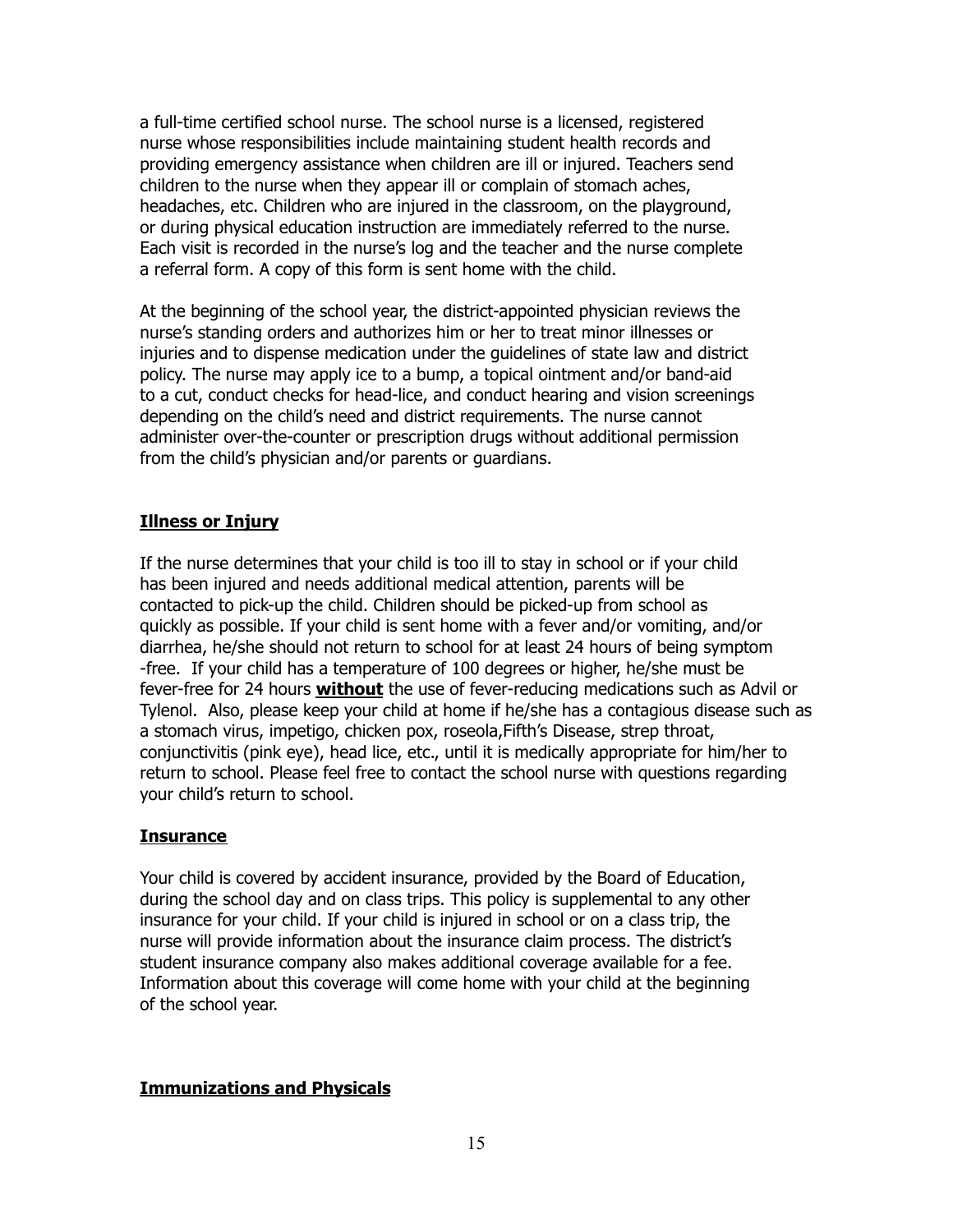If your child is a newly enrolled student, immunization documentation is required by the state of New Jersey. The school nurse will update parents with the most current information about these requirements.

#### **Medical Awareness Information**

It is the parents' responsibility to update medical information regarding their child. Significant and pertinent information will be shared with the staff. The information is confidential, but critical to the health and well-being of the children.

#### **Medication on Class Trips**

School employees, except for a certified school nurse or nurse substitute, may not administer medication to students at any time, not even on a class trip. The nurse or your child's teacher will contact parents to discuss arrangements prior to the class trip, if necessary and parents must contact the nurse if a medication is needed to be administered that the nurse does not know about.

#### **Medication in School**

The parents or designated adult must bring all medications and nutritional supplements to the nurse in the original container. Only the nurse may administer medication or nutritional supplements in school. Prescription and over-the-counter medication must be accompanied by a signed note from the physician, as well as a note from the parent. Parents must send such medication or nutritional supplements to the nurse in their original containers. All medication and nutritional supplements must be stored in the nurse's office.

Your child is not permitted to keep any of these items in his/her backpack or desk. Supervised self-medication may be permitted in certain cases (for example allergies and asthma) with physician and parent consent.

#### **FAMILY AND SCHOOL CONNECTION**

#### **Back-to-School Night**

Early in the school year, parents will be invited to attend Back-to-School Night. The purpose of this evening session is to provide an opportunity to meet the school staff and hear about programs and activities that are scheduled for the year. The officers of Readington's Home & School Association (H.S.A.) will be present to share information about the goals and activities of this organization and to give parents a chance to become involved members. During this evening, there will not be time for an individual conference concerning your child. Please call the teacher and arrange for a different time to address your individual concerns.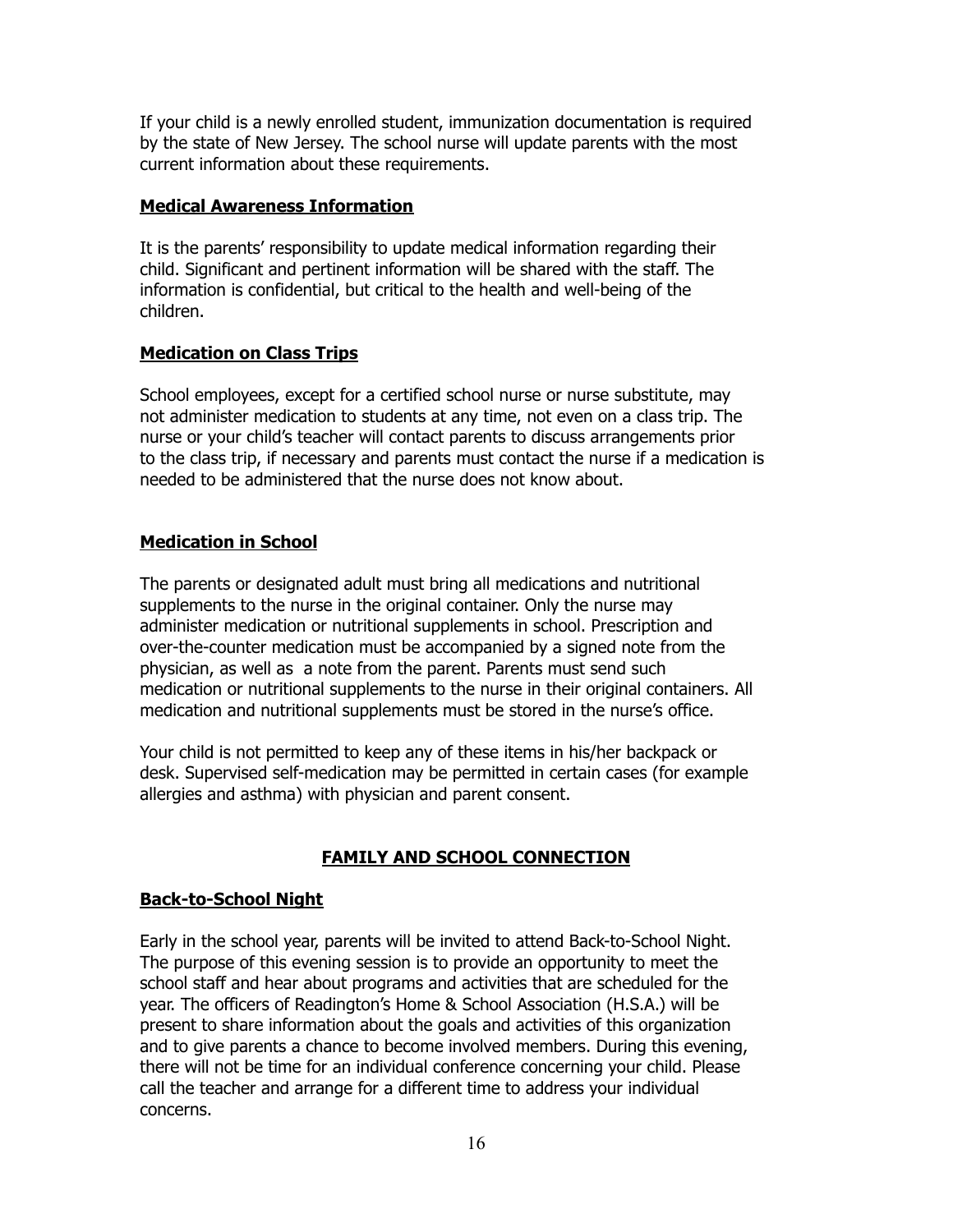#### **Communication with Teachers**

It is important that the school and home communicate frequently. Please contact your child's teacher as soon as possible if there is a question or a concern. If it is necessary to speak with a teacher or to set up a conference, please email the teacher. A message may also be left on the teacher's voicemail at school. Teachers will usually return calls and respond to notes within twenty-four hours and will readily set up a mutually convenient time to meet or speak with parents.

Like all other professionals, our teachers will want to be prepared and to be as helpful as possible at conferences. In the early morning, teachers are busy preparing for the day, working with children, meeting with colleagues, etc. At the end of the day, teachers are often engaged in staff meetings, preparing for the next day, and/or returning home to their own families. Please call in advance to make an appointment to see a teacher. This will allow him/her to plan his/her schedule, assuring that there is adequate time to address concerns. In an emergency situation, the principal, guidance counselor, or other representative of the school administration will do his/her best to meet with parents as soon as possible to address concerns.

Written communication from the school to home is usually sent through Genesis. This is an email based system. All information sent through Genesis can be accessed in the website's Virtual Backpack. Please sign up for it through the district's main page on the website. Please also make it a daily routine to check your child's backpack and to read the information provided by the teacher. If divorced, separated, or if guardianship arrangements with relatives exist, please share information with each person who needs to know. We will arrange conferences with non-custodial parents, but our primary responsibility is to communicate with the parent or guardian with whom your child resides. If it is necessary to have information sent separately to a location other than the child's residence, the child's teacher must be given self-addressed, stamped envelopes. The teacher will do his/her best to mail pertinent information in a timely fashion. The best plan is for parents to communicate school information directly with each other.

#### **Homeroom Parents**

Each class has one or more homeroom parents who help the teacher with special projects, field trips, and celebrations. These parents are selected by the H.S.A. through a lottery system, after class lists are published in late August. The H.S.A. and/or the school may call upon homeroom parents to help with other activities during the year, as well.

#### **Homework**

Homework is designed to reinforce skills and concepts taught in the classroom and to help children develop study skills and independence. Please provide a quiet work space for your child and establish a routine for ensuring that your child is able to complete his or her homework, as assigned. Kindergarten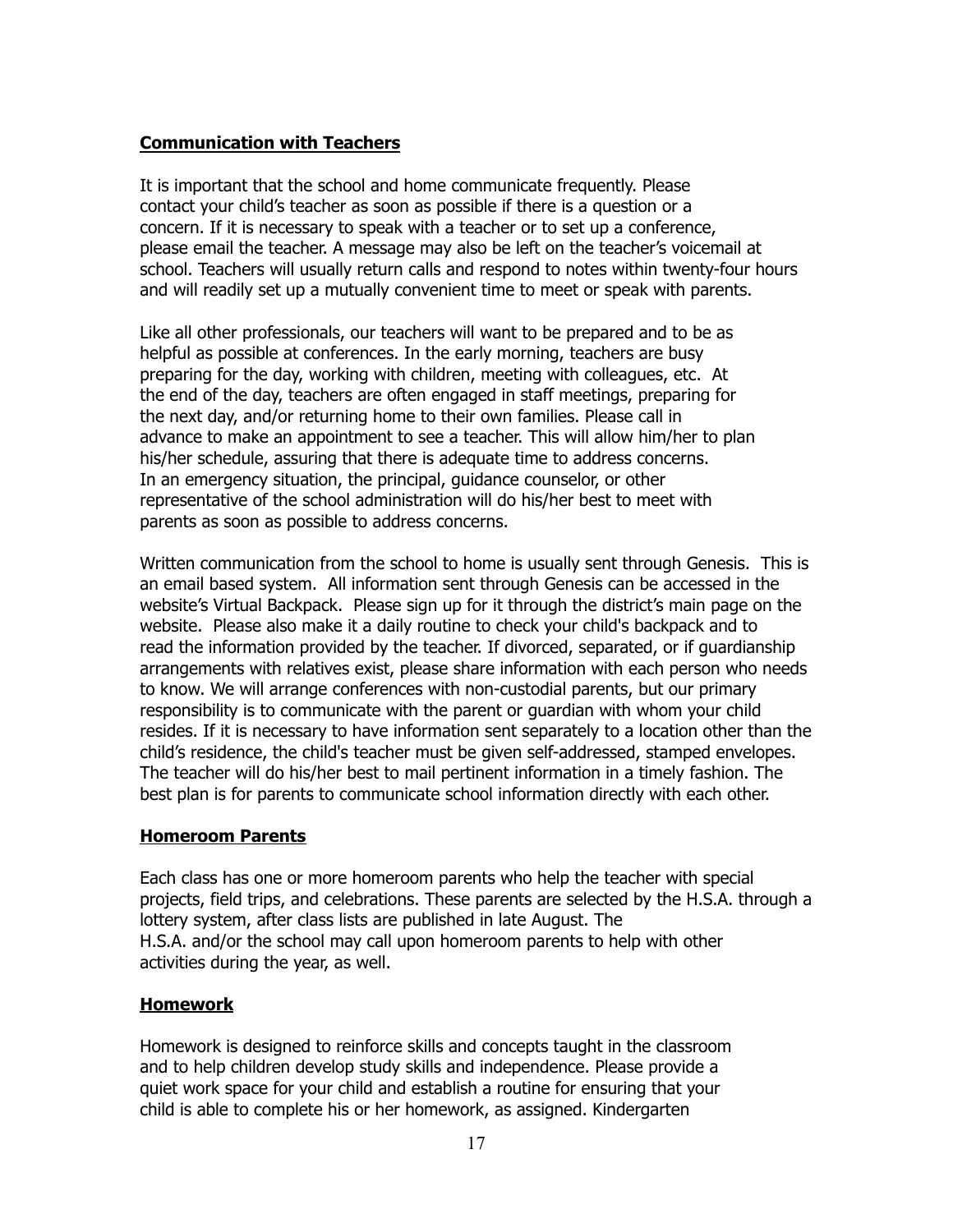students may occasionally have activities to do at home that last for several minutes. First, second, and third graders will have more regularly assigned work that will last longer. Student needs differ, so some assignments may vary from teacher to teacher at the same grade level and from student to student in the same class. Teachers will guide the children and their parents as they work together on assignments at home.

#### **Orientation and Information Sessions**

Prior to school opening in the fall, parents are invited to tour the school with their child and visit his or her classroom during the scheduled visitation time. We offer this "Open House" to help relieve any anxiety that your child is feeling prior to the start of the new school year and to build excitement about the upcoming year. Children in kindergarten are also invited for a bus ride during Open House.

#### **Parent Organizations**

Home & School Association (H.S.A.): The Home & School Association is the parent group of Readington Township Schools. This group supports the efforts of the staff and the Board of Education for the benefit of our children. The group encourages parents to join the H.S.A. at the beginning of each school year and to become involved in the various events it sponsors. The H.S.A. handbook contains information about the organization and will be sent home with your child at the beginning of the year. The H.S.A., through its parent-supported fund-raisers, provides programs for our children that extend what is provided through district funds. Assembly programs, book fairs, mini-courses, holiday shopping, mini-grants for teachers, Winterfest, the Halloween Read-In, and movie nights are examples of what the H.S.A. sponsors to enrich the school experiences of our children. H.S.A. funds also support the library and help with the funding of other school projects. Without volunteers from the H.S.A., your child's school experience would not be as well-rounded and diverse. We encourage parents to volunteer and to support the fundraising efforts of the H.S.A.

#### **Parent/Teacher Conferences**

Formal parent/teacher conferences are held in the fall and may be scheduled in the spring of each year. A conference is scheduled with each parent. The conference is designed to provide both the parents and the teacher with an opportunity to exchange information, share portfolio assessment results and discuss the child's academic, social, and emotional progress. The teacher will share examples of student work and parents will be asked to share insights and discuss any issues that may impact the child's success in school. It is a formal opportunity that the district provides for parents each year, but informal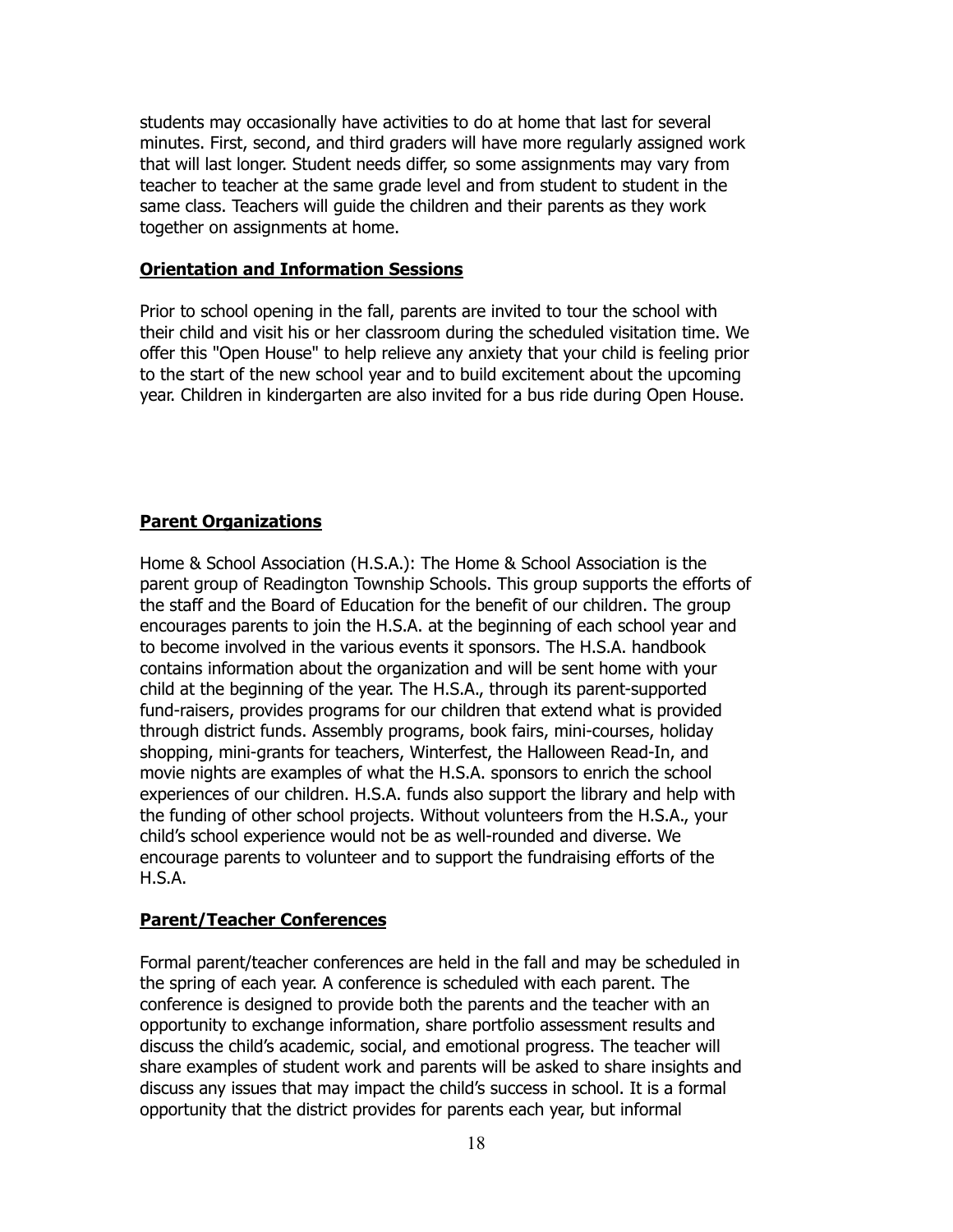discussions are encouraged all year, and conferences can be set-up with the child's teacher at any mutually convenient time, as the need arises.

#### **Report Cards**

Report cards are posted on our student information system, Genesis, twice each year for students in kindergarten. For grades one, two and three, they are posted quarterly. Posting dates are listed on the school calendar. The purpose of report cards is to share your child's progress. If there are questions about your child's performance, it is not necessary to wait until report cards are posted before contacting the teacher. Teachers will arrange a mutually convenient time to discuss your child's work whenever requested, and parents should be contacted well in advance of report card postings, if there is cause for concern.

#### **Teacher Assignments**

Placing students in classes for the coming school year is challenging. Many variables are considered when making each decision. For instance, a child's personality and ability to interact with other students is reviewed. In accordance with the district's heterogeneous grouping philosophy, balanced academic groups are established. In addition, the relative compatibility of student and teacher is considered. The goal is to provide the very best learning environment possible for your child.

Prior to the start of school, in late August, parents will be notified of their child's teacher assignment. Requests for specific teachers cannot be accepted. However, each year, in the spring, parents have the opportunity to place any educational concerns that would influence a child's placement in writing. These might include academic, emotional, or social issues. Parents may be concerned about conflicts between students and/or other similar issues that could adversely affect their child's progress in school. It is important that such concerns are received, in writing, before class assignments are finalized.

#### **Volunteers**

Parents are welcomed and encouraged to volunteer in the school, in the classroom, and for the HSA. During Back-to-School Night, parents can sign-up to help with classroom projects, school and district activities, and HSA functions. Parents may volunteer to chair or assist with special events at school and through the HSA or to participate in activities in their child's classroom. At the district level, we encourage involvement with curriculum and other district-wide committees. Parents should not bring younger siblings to school when volunteering.

#### **LUNCH PROGRAM**

#### **Bringing Lunch from Home**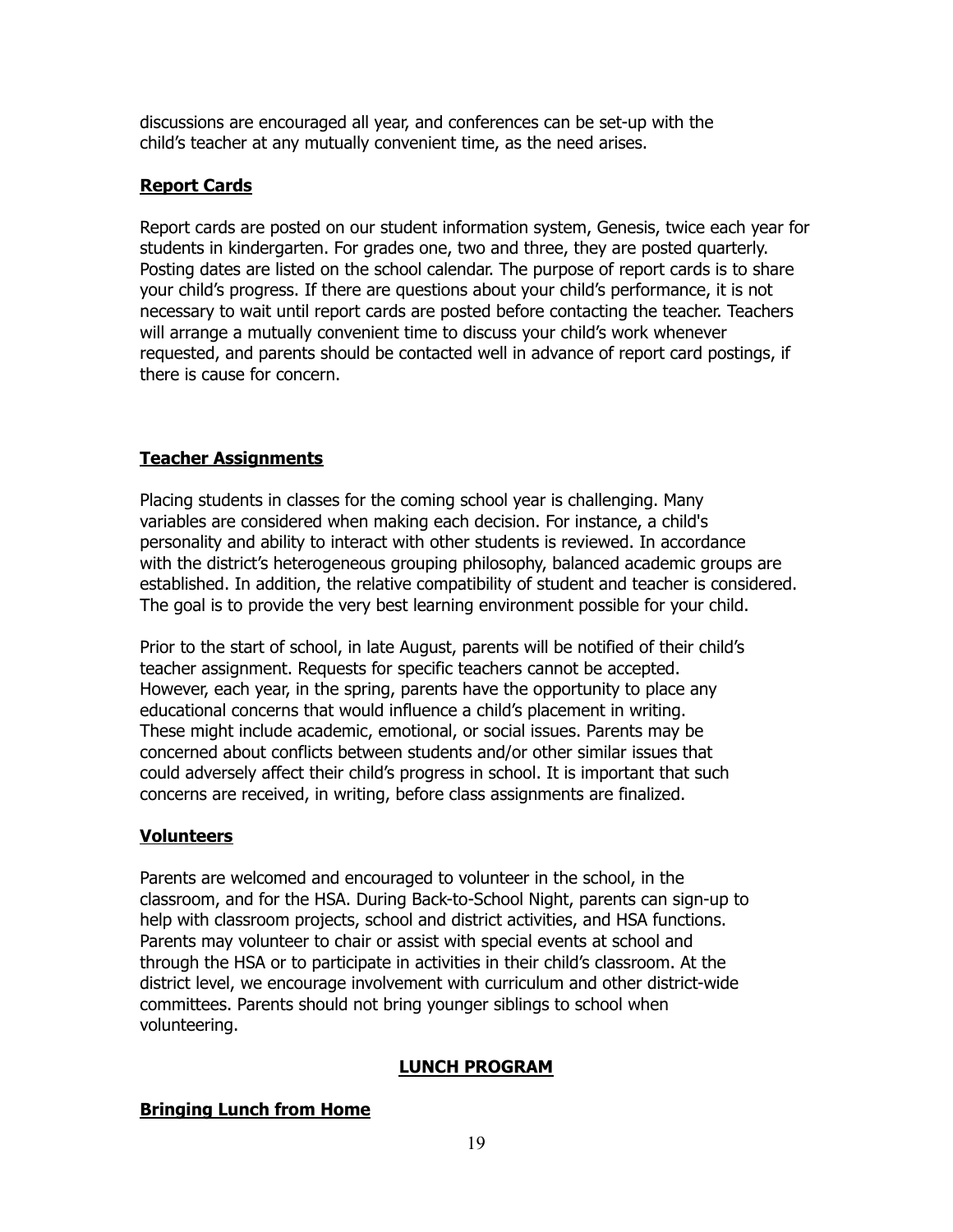Your child may bring lunch from home on any school day. For safety reasons, drinks in glass containers are not permitted. Children who bring lunch from home may purchase milk or snack every day.

#### **Free and Reduced Price Lunches**

At the beginning of the school year, the district sends home information about free and reduced price lunches. If your family is eligible for this help, please complete the requested income information, sign the form, and return it to the school. The information provided determines your child's eligibility for a reduced price or free lunch and will be kept in strictest confidence.

#### **Ice Cream and Snack Purchases**

Your child may purchase snacks each day at lunchtime. Please be sure that your child has a clear understanding about what he or she is to buy. Snacks are available at specific times and children are called to purchase these items only after they have had sufficient time to eat their main meal. You may view on-line through Nutri-Kids the items your child buys each day.

#### **Menus and Lunch Purchase**

A private company, under contract with the Board of Education, operates the lunch program for the district. At the beginning of each school year, information about lunch prices and standard menu choices will found on the school web site in the Parent Portal. Your child may choose milk when lunch is purchased. Lunch menus can also be found on our website under the Parent Portal. We ask that parents review the menu choices with their child. If your child comes to school without lunch or without lunch money, he or she will be given a plain bagel bag lunch.

Lunches can be paid for with cash at the checkout line, or cash/check may be sent in on a daily, weekly or monthly basis. Checks should be made payable to the Readington Township Board of Education and sent to your child's classroom teacher. The classroom teacher will forward your check or money to the appropriate school personnel. In addition, a secure online prepayment service is available to deposit money into your child's school meal account at any time. This service provides you with the ability to view your child's account balance through a web site called MyNutriKids.com.

#### **Discipline/Code of Conduct for Elementary Schools**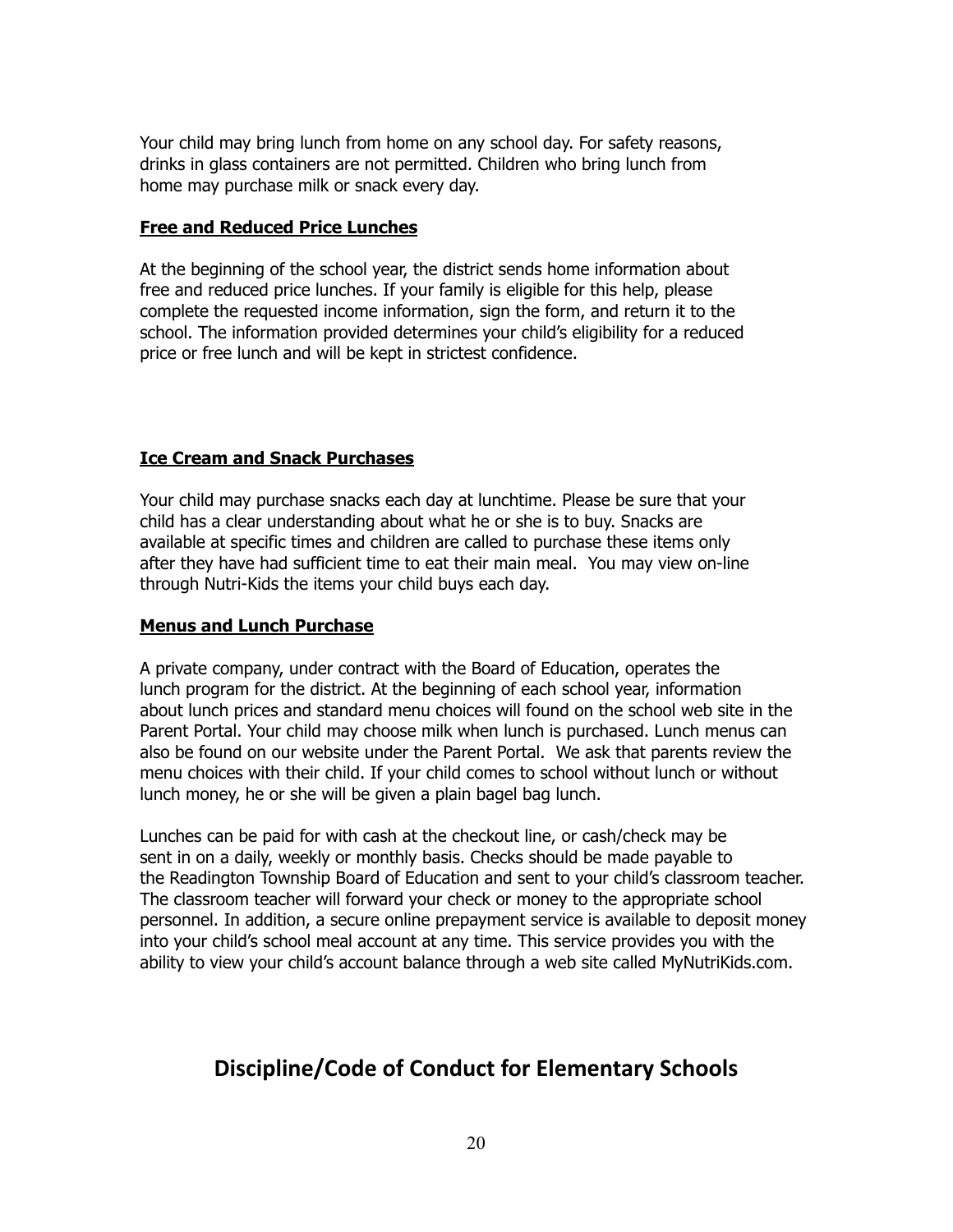In the early grades, most discipline issues are minor and are handled by the classroom teacher. If this occurs, the teacher or other member of the staff will offer your child a simple reminder and/or a brief time-out followed by a private discussion of the problem. If the need arises, the teacher may discuss these issues with you and ask for your suggestions for working with your child to help build self-discipline. If necessary, the teacher will consult with the principal and/or guidance counselor and implement a behavior management plan. Harassment, intimidation and bullying behaviors will also be addressed and may lead to consequences. In the event that the behavior is very disruptive or involves fighting, injuring other, or damaging school property, the principal will be involved and you will be contacted. Disciplinary measures will follow. It is our hope that children receive the same message about behavior expectations from school and home**.** Discipline Policies can be found on our District Website on the homepage. This is Policy #5600.

Our Code of Conduct which will be utilized when students make poor choices:

#### **Level 1**

(such as running, talking, screaming, behavior. wandering, etc.)

out. Unkind or inappropriate language/gestures directed toward students or adults Communication with parent

Inappropriate use of materials and equipment Teacher/School Counselor/Parent conference Including electronic devices with student, if appropriate

collaboration

Repeated offences of the above may result **Referal to administration** 

#### **Behavior Possible Consequences**

Inappropriate hallway behavior verbal reminder to student of expected

Consequence plan imposed by teacher. Time

Ignoring adult direction and a possible teacher/school counselor

to develop action plan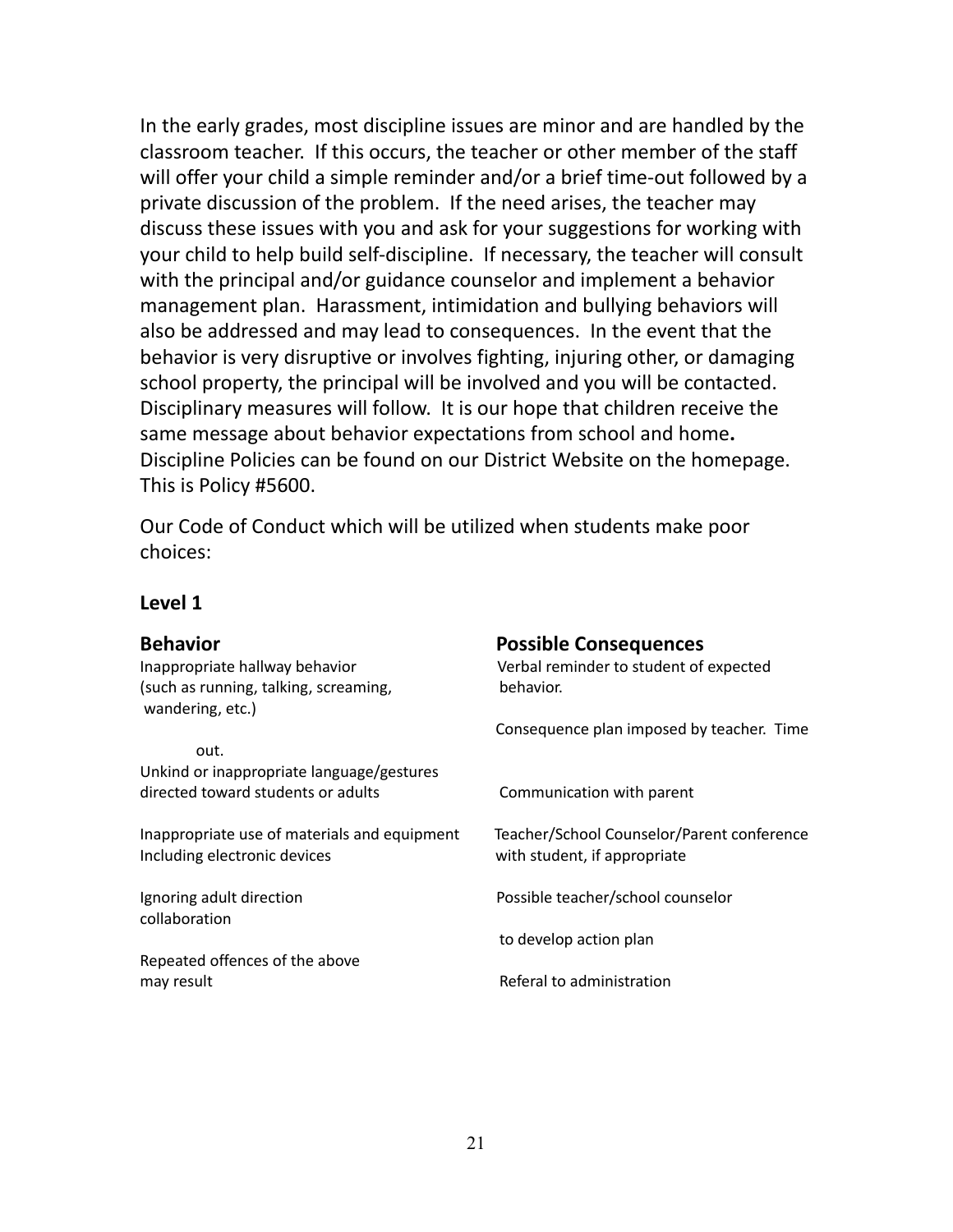#### **Level 2**

**Behavior Actions**

Possession of weapons, illegal substances Documentation of behavior tobacco (including smokeless and vaping), alcohol Possible in school suspension

district

Sexual Harassment

Use of technology for inappropriate websites and /or web searches

Insubordination with verbally aggressive behavior

Physical altercation/aggression and Administrator/Parent Conference

Vandalism Referral to school counselor

Theft **Possible out of school suspension** 

Non-emergency fire alarm example and the possible permanent removal from

Bullying/Cyberbullying/Threats/ Possible referral to RTPD and/or DCP&P

Loss of Tech privelegdes

### **Title I**